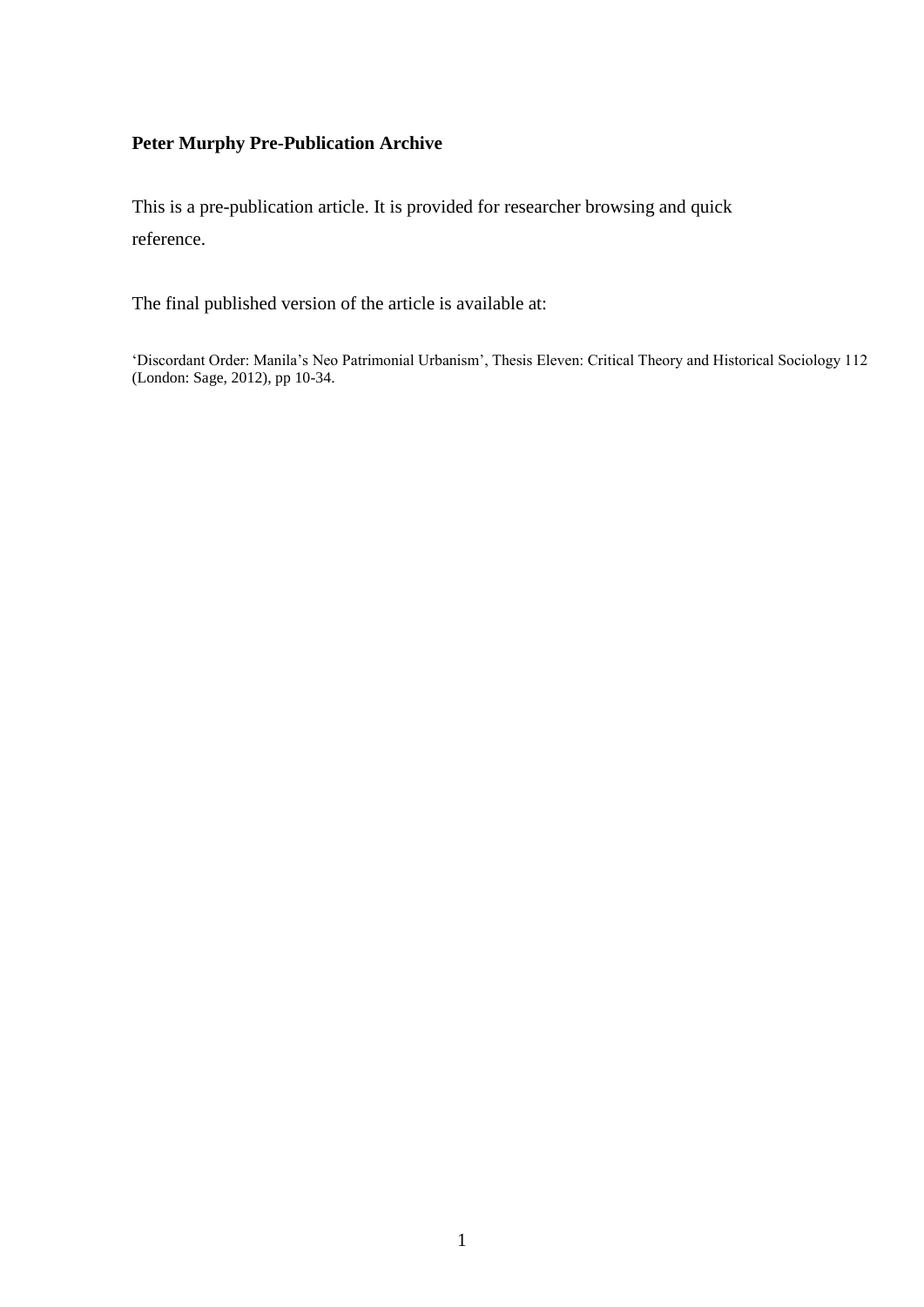## **Discordant Order: Manila's Neo Patrimonial Urbanism**

# **Peter Murphy and Trevor Hogan**

*Manila is one of the world's most fragmented, privatized and un-public of cities. Why is this so? This paper contemplates the seemingly immutable privacy of the city of Manila, and the paradoxical character of its publicity. Manila is our prime exemplar of the twenty-first century mega-city whose apparent disorder discloses a coherent order which we here call 'neopatrimonial urbanism'. Manila is a city where poor and rich alike have their own government, infrastructure, and armies, the shopping malls are the simulacra of public congregations once found in cathedrals and plazas, and where household order is matched by streetside chaos, and personal cleanliness wars with public dirt. We nominate the key characteristics of this uncanny approximation of chaotic and discordant order – a polyphonous and polyrhythmic social order but one lacking harmony – and offer a historical sociology, a genealogy that traces an emblematic pattern across the colonizing periods of its emergent urban forms into the contemporary impositions of gated zones and territories. The enduring legacy of patrimonial power to Manila is to be found in the households and on the streets that undermine and devalue public forms of social power in favour of the patriarch and his householders ( now relabeled as 'shareholders' in 'public companies') at the cost of harmonious, peaceable and just public order. Such a state of affairs is not only destructive of the historic built environment of the city, especially its public parks and plazas and heritage districts, its streets, footpaths, public transport and utilities, but is directly injurious of its citizens. To address the question of Manila's private order and public chaos is to reopen the quest for the good city as the just polis. It is also to takes us beyond arguments of indigenous versus colonial forms of urbanism that are mired in nationalist and modernization ideologies respectively, and it is to reject the reductive logics of globalization arguments that Asian mega-cities are but variations of American logics of urbanism.*

# **Keywords: Manila; urbanism; social theory; colonization; urban history; privatization; public sphere.**

#### **Public Chaos and Private Order**

Streets are a fractal of the larger patterns of urban society. The kinds of order they embody replicate the kinds of order to be found at higher and lower levels of a social system. To take a simple example: a back street that runs parallel with Katipunan Road in Quezon City. Quezon City is one of a multitude of urban centers that make up the Los Angeles-like morphology of Metro Manila.<sup>1</sup> The street in question has no unusual character. Like numerous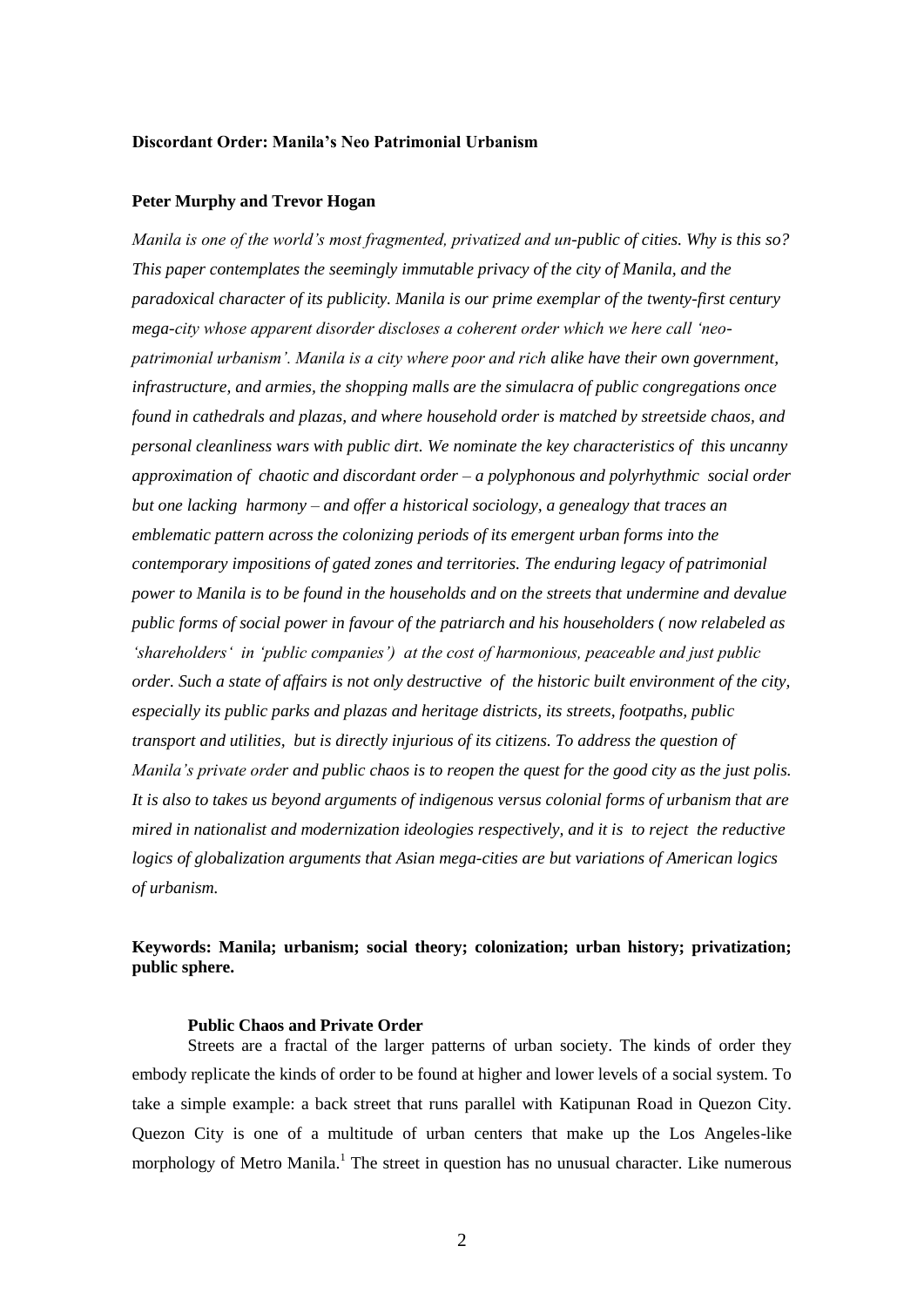thoroughfares adjacent to a major road artery, the older residential property in the street is gradually giving away to multi-storied apartments and medium-rise retail and commercial property. In any typical street it is the small things that stand out. In this Quezon City street, it is the quality of tiling at the entrance of one of these new medium-rise buildings. It catches the eye because it has a finish that is often lacking in Manila buildings. This is a city where the ready availability of very cheap labor means that employers and developers habitually use untutored backs in place of skilled hands. To the passer-by, the building entrance looks immaculate. Yet, what is equally evident is the public frame of this polished craftwork. The building entrance abuts a commonplace Manila footpath—a crumbling wreck of a pathway. In the micro-world of the street, in one quick step, the passer-by moves from the smooth space of the regular tiled portico to a striated space filled with enough irregular-shaped rises and falls to make a contemporary mathematical topologist gleeful in perpetuity.

While the mathematician may find undulating topologies fascinating, the walker finds them annoying. The typical footpath in Manila, if it exists at all, is difficult and frustrating to negotiate. It is almost always an instance of obstructive distortion. The state of the footpaths is representative of the travails of public space in the Philippine city. To cross the threshold into a private building is often exhilarating for someone on foot, because it means escaping the dented topology of walking space into space organized around more classical, and more emotionally satisfying, geometries.

Classical geometries of space—be they Euclidean, Gothic, Cartesian, or post-Euclidean—are the invisible sub-structure of a visible order. Euclidean solid geometry, Neoplatonic Gothic geometry, Descartes' coordinate geometry, and cubist-type n-dimensional geometry are key building blocks that define a city's pattern rationality. This applies at every level—from the microcosm of the tile to the macrocosm of the city plan. The reason for the success of autopoietic city building based on geometric form is that human beings find such patterns deeply satisfying. Patterns are a bridge between emotion and reason. The qualities that patterns represent are encapsulated in the idea of beauty. These qualities—such as grace, elegance, and economy—are both descriptions of reason and objects of feelings. How a city, from path to street to block, and beyond, is designed is a work of collective affective rationality. Through the template of patterns, the collective force of a city over generations engages in an act of collective design. The successes and failures of the demiurgic project are dependent on many factors—most of them lying beyond conscious manipulation or legislation. The greatest test of demiurgic success is the quality of public space. Public space that "works" is a pure expression of collective reason. Such space is accessible to, enjoyed by, amenable to, and representative of everyone in the society. It is deeply satisfying space.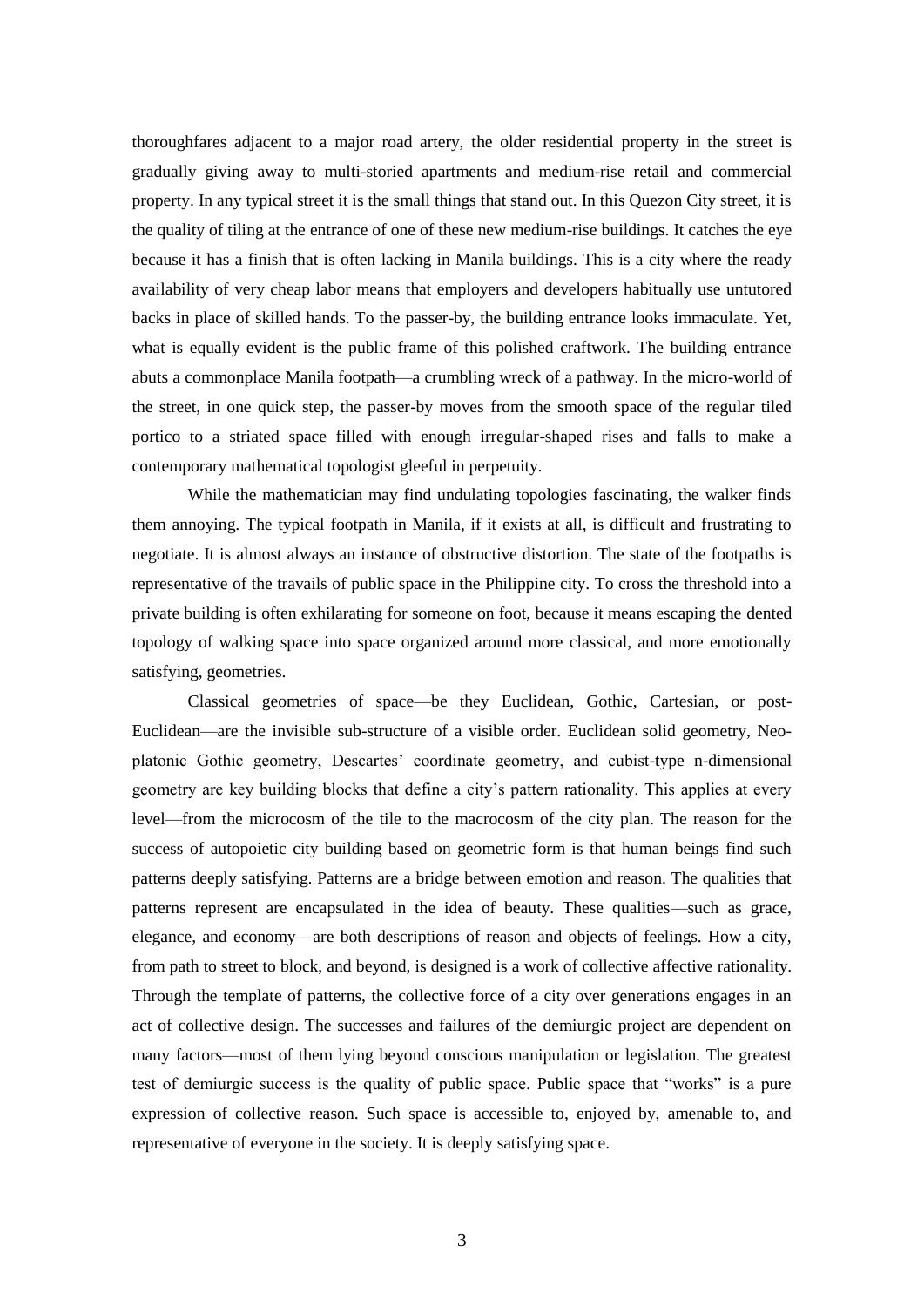Public space is a force that shapes the collective demiurge. The demiurge in turn gives shape to public space. This circularity often breaks down in practice. When that break occurs, the result is what we see in cities like Manila. There are good, attractive, interesting spaces in the city—but, for the most part, they are not public spaces. Good space in Manila is mostly private space, like the portico of the building described before. It is the space of private houses and apartments, university campuses, and gated communities. Some of these spaces are attractive—certainly many are pleasant. Yet they mostly appear as places of relief from the cracked topology of public space and the stresses of negotiating it. Gates and walls almost universally protect these private spaces. Where people can afford it, ubiquitous armed guards patrol the threshold between public and private. The Philippines is possibly the first society in the world to have universalized the gated community. The most visible emblems of this are the walled communities of the wealthy. But, unlike California where it is only the wealthy who want to retreat behind gates into sanitized invisibility, everyone except the utterly dispossessed in the Philippines erects gates and fences and walls around their property and around themselves. Even the most modest dwellings are gated with ceiling-high wrought-iron fences. Rich and poor alike have their own security guards and private armies.

Filipinos have even learnt to burrow into pocket space while on the move. Anyone who can afford it drives an automobile to avoid having to walk around the streets. The private car is probably more prized than even the private residence. Immaculately maintained and mostly new, Filipino cars on the road act like mobile bubbles of sanctuary from unpalatable public space. In the car, drivers and passengers escape the discordance of the streets behind the almost hermetic seal of the bubble. The search takes at least two forms by car and by phone. In both forms these are private solutions to public problems and indeed driven by the absence of the public altogether.

Moreover, the search for the hermetic seal is driven by real practical considerations. The dispossessed of Philippine society cause constant anxieties for the possessed. Interestingly, this is not only the fear that the propertyless might steal property. Ownership is defined as much by use as by legal fiat. Any property that is not developed can be squatted upon and once a squatter has established him or herself, the nominal owner, should he or she wish to develop the land, is obliged to pay the squatters to move on. Anxieties are also created because the dispossessed—with nowhere else to go—occupy streets and parks for the purpose of shelter and business. Street hawkers colonize footpaths and roads to sell their wares; unused bits of public land are taken over by shanty dwellers. Through this process, what is nominally labeled as 'public space' is privatized by a kind of subaltern colonization with a concomitant array of complex rents to be paid by each of the stakeholders who are constantly redefining these liminal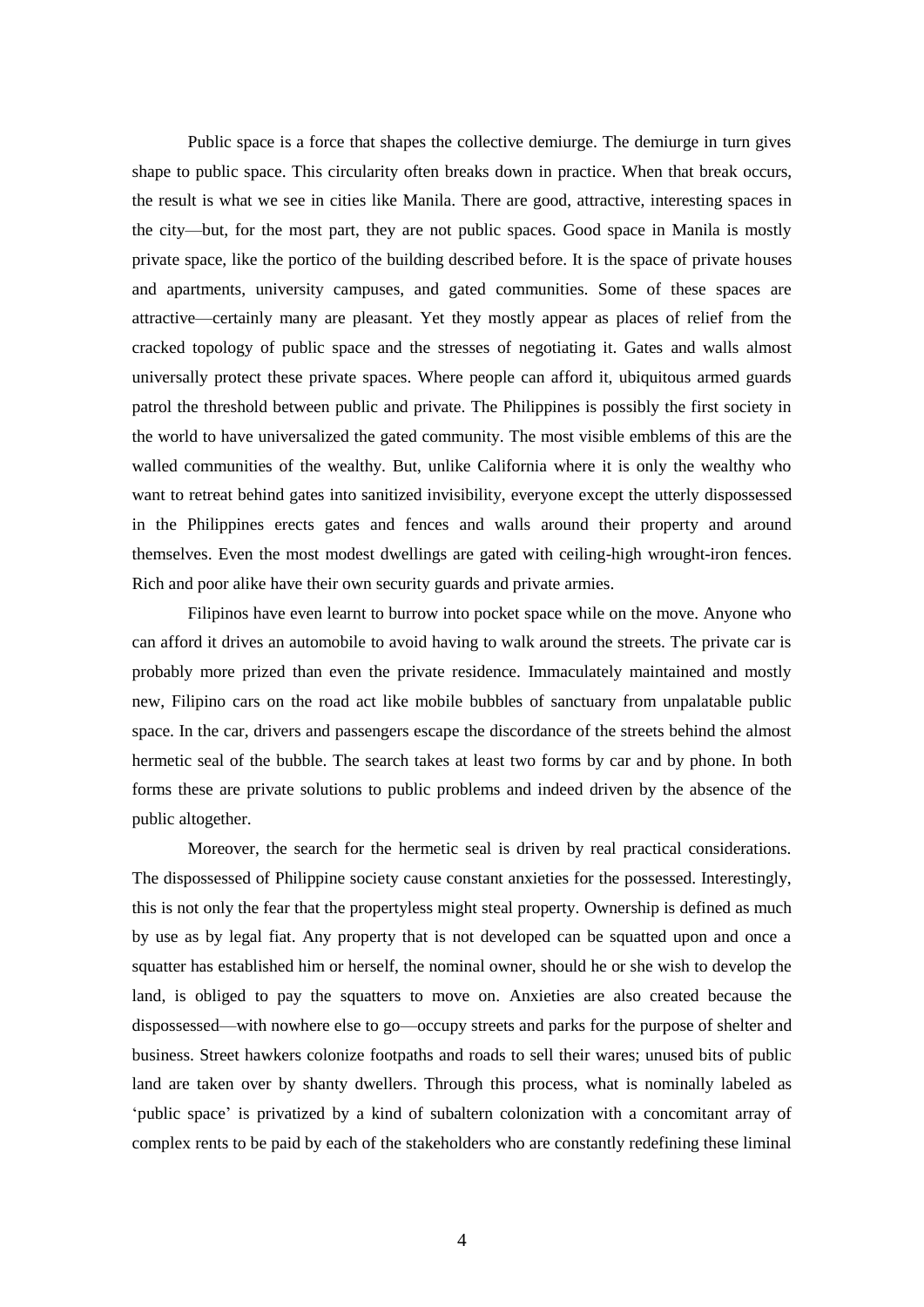spaces. Examples abound but two can suffice here. The street vendor pays rent to the shopowner whose frontage they occupy (even though nominally the footpath is state property). The squatting vendor also pays 'fines' to the parking inspectors and the local policemen. Should the vendor successfully entrench their business they can sell it to others – usually new incoming families from the provinces. A second example is that of the parkers at busy intersections in peak hour traffic who receive commissions from jeepney and FX taxis on the side streets wishing to enter the main avenues to pay 'fees' to the traffic policemen to change the traffic directions. The cumulative effect of these informal, labyrinthine and highly imaginative private solutions and strategems is to surround public space with an aura that is uncanny, an aura that is present in its absence. What makes it uncanny is the inability of anyone to decide whether the space they are in is really public or private. The uncanny leaves people on a knife-edge, psychologically speaking. Living in a world permeated with uncanny meanings induces a sense of unaccountable fear and loathing—unaccountable because it has no clear source. It is fear and loathing induced by an irresolvable ambiguity that occurs when public and private meanings merge, or take on the characteristics of each other.

In Philippine life, the most private of space—the household—is filled with other people: friends, relations, and servants. Private never means privacy. Indigenous and medieval Spanish notions of the crowded house dominate. The always-filled private realm has a pseudopublic character. The family is the commons. Public life, in a mirror image of this, has a pseudo-private character. The most successful contemporary public spaces in the Philippines are the malls. Here, again, public and private merge. The malls are like cars—glass-and-metal bubbles. Like the car they are private spaces; but like the street they are also public, or at least simulacra of the public. The malls have their gates and the ubiquitous guards that regulate entry into the insulated bubble space. All social classes flock to them. They have replaced many of the traditional locales for promenading, socializing, even for religious services. In a tropical climate, the air-conditioning of these bubble spaces has become almost a public good. We should not overstate the uniqueness of this. Markets have long been key public spaces. One of the important functions of the European medieval church was to act as a protector for markets set up near by. Nonetheless the contemporary mall is an oddly private public. It is a very popular congregational space. Yet it is privately policed. Moreover it is a public space where the public theatre of government and opposition is absent.

Greek, Roman, medieval civic, Renaissance, and European colonial markets were always interweaved with municipal, legal, religious, educational and scientific public spheres. The mall in contrast is the plaza privatized. In the mall-dominated city, what disappears is a visible center where markets are collocated with assemblies. Movie-going and charismatic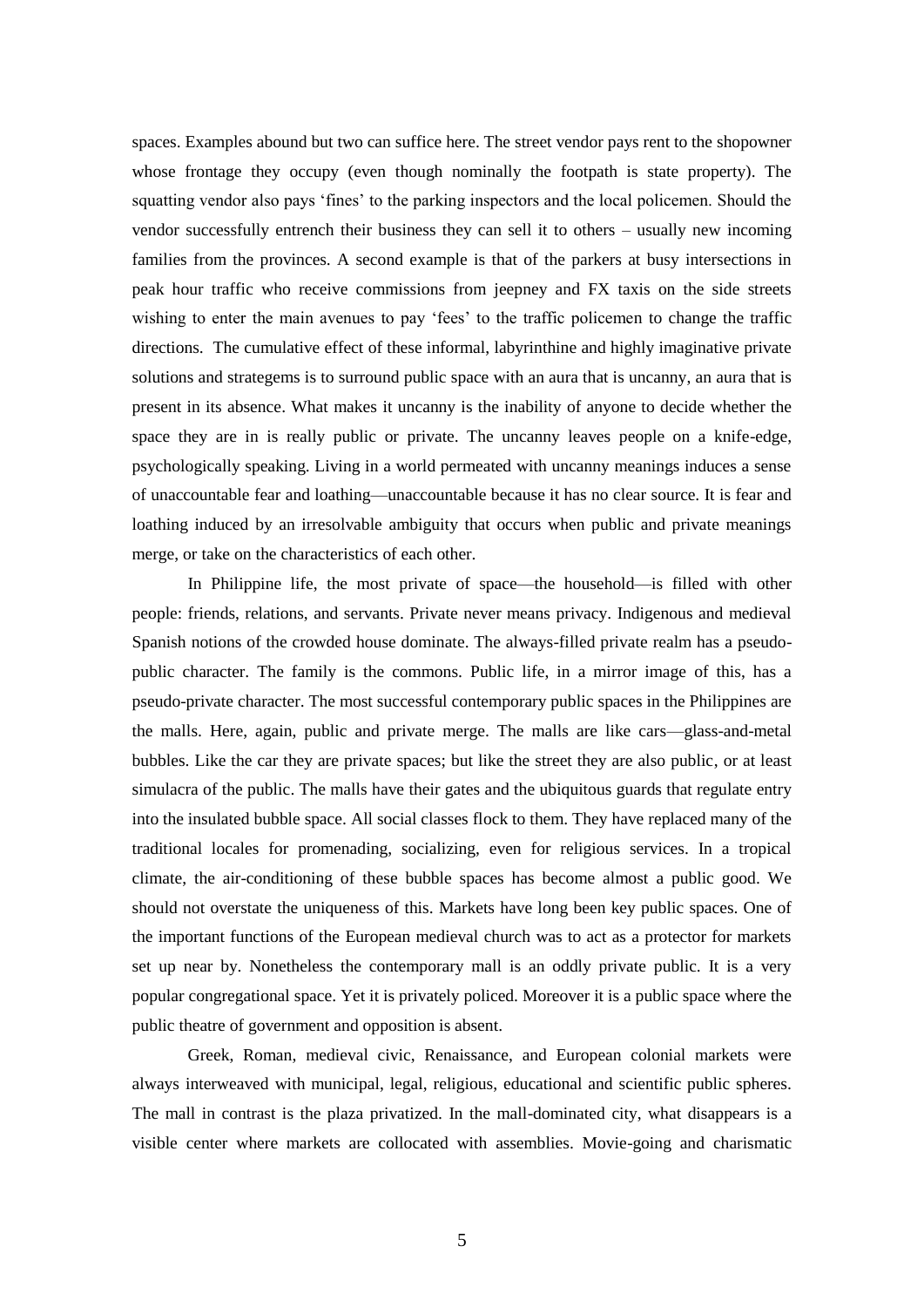religious assembly are among the few congregational activities to be found in the malls. The flipside of this is that formal and informal assembly space in Manila is scarce. This helps explain the fact that, in last decades of the twentieth century, it was the streets—in particular, the great EDSA Avenue<sup>2</sup>—that were the principal gathering place for opposition to government misrule. Streets function perfectly well as civic places on the occasion of massive outpourings of public feeling. In such cathartic moments, pedestrians momentarily reclaim the streets from the automobile. However, such "assemblies of the whole", the dream of direct democracy, are normally rare events. What is interesting about the Philippines is that it experienced a succession of "assemblies of the whole" at peak moments through the 1980s and 1990s something quite exceptional in world-historical terms. Yet the country was not able to replicate this public wellspring in either the workings of its legislative assemblies and executive councils or in its artistic and scientific publics.

The fundamental reason for this is that public and private spheres in Manila have been reversed. So that while the private mall has become the public space par excellence, ordinary governance and politics, which is systemically corrupt, is for all intents and purposes a vast private bailiwick. So much so that, in the minds of the idealistic fraction of the professional middle class, non-government organizations have come to be the exemplars of public service. This fuzzy in-distinction between public and private permeates all Filipino institutions. The public arts are almost entirely in the hands of private collectors. Charismatic religion, with its emphasis on the pietism, has made considerable in-roads into the terrain of traditional Catholicism. Pietism is private religion. It substitutes the affections of the heart for the public grace of beauty. The sentimentalization of the public sphere is captured perfectly in maxims such as the popular one that describes Manila as "the city of our affections". The classroom is socially esteemed but its imperatives of grades, qualifications, and teaching also colonize the public sphere of science.<sup>3</sup> Japanese-style private tutoring constitutes a shadow industry that underscores and amplifies this. Journalists incessantly speak in the first person, and often in a pseudo-pietistic style. At the same time, the great congregational public theatres for arts performances and science conferences are under-valued and under-resourced. The ethos of a privatized society is reflected even in the virtual world. Private text messaging on mobile phones is pervasive in the Philippines. All social classes use it. Meanwhile the public web space of Internet pages languishes for want of interest and upkeep.<sup>4</sup>

In a more general sense, public work is privatized. This is nowhere clearer than on the bottom rungs of Philippine society, where hard labor for little reward is the norm. Labor is privatized work. It is subject to few public standards—conspicuously missing are enforceable trade, consumer, and professional standards. Labor is survival work. A laboring society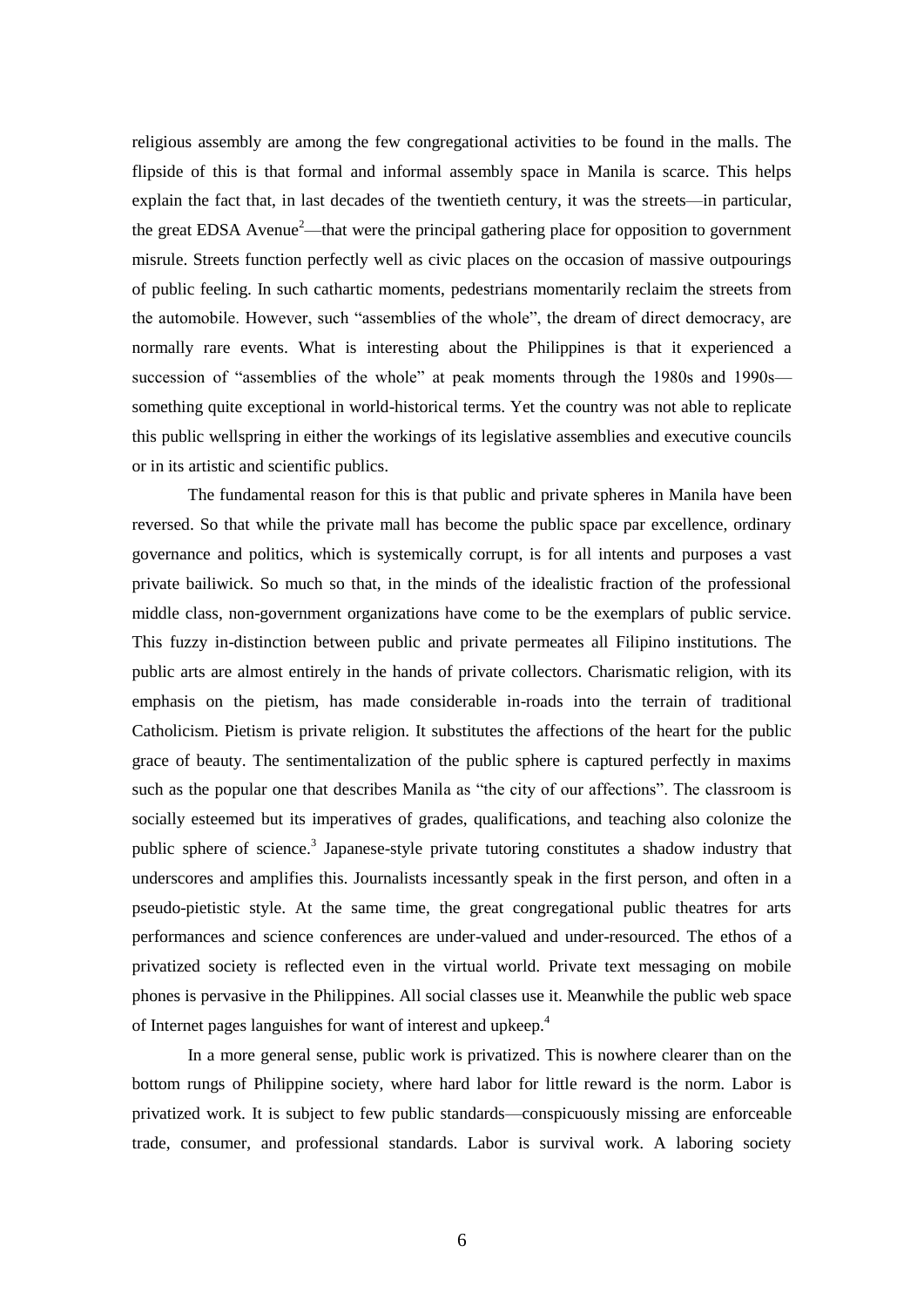produces little in the way of effective trade unions or skill-based association. It likewise produces little in the way of congregational work: the performative, theatrical, or public work of those who advance the arts and sciences. In such societies, labor is intuitively preferred to any schemes that might rationalize labor.<sup>5</sup> The gangs that cut sugar cane or rake leaves for a body and soul-destroying pittance might be eliminated with machines. But even those who criticize the pitiable condition of the laboring poor do not want to eliminate labor. They object to the cheapness of labor or the unemployment of labor, but not to the act of labor itself—even if on balance the making, distributing, marketing, and selling of machines creates many more and better jobs than labor rationalization destroys. At the end of the day, a laboring society simply prefers labor. To do otherwise would be to turn laborers into public workers and public actors whose votes and loyalties cannot be purchased and who are not quietistic or pietistic.

But, if this were to happen, who would be the gatekeepers who keep guard on the threshold between the fractured nature of the streets and the sentimental sanctum of the private world? Only a laboring society can afford the all-pervasive gatekeepers in their starched uniforms representing the social authority that pretends to parse private from public in a society where nobody is really sure anymore where the boundaries are. Gatekeeping in this society is one of the commonest forms of labor—and one that is valued because it is not back breaking. It is one step removed from the street and the field. It gives some dignity. But it is also a via media of great illusions.

#### **The Spanish Period: Inside and Outside the Gate**

Where did the imaginary of the gated society come from? In the Philippines' case there are a number of overlapping precedents for it. The Chinese cultural preference for the chaotic street and the hidden order of garden and home is one important precedent.<sup>6</sup> The Chinese have long been an influential minority in the Philippines.<sup>7</sup> The Spanish—who were the principal colonizers – inventors in deed and naming of 'the Philippines' $8$ —also brought with them their own notions of hidden order and public discord. If the mix of street chaos and the hidden order of the garden was an orthodox ethos for the Chinese, in the Spanish case the mix of discordance and order was a heterodox influence, perhaps even a mildly heretical one. It echoed the very subtle heterodox Islamic influences on Spanish Catholicism. (We should not forget that the Spanish Inquisition was directed against the large numbers of Islamic and Jewish converts to Catholicism.) Islam was a major influence on Spanish urban culture. In Islamic conceptions of urban order, order is hidden in private pocket-like or slot-like spaces of internal courtyard gardens and in the inner sanctums of private dwellings. Sanctity in this sense is private not public.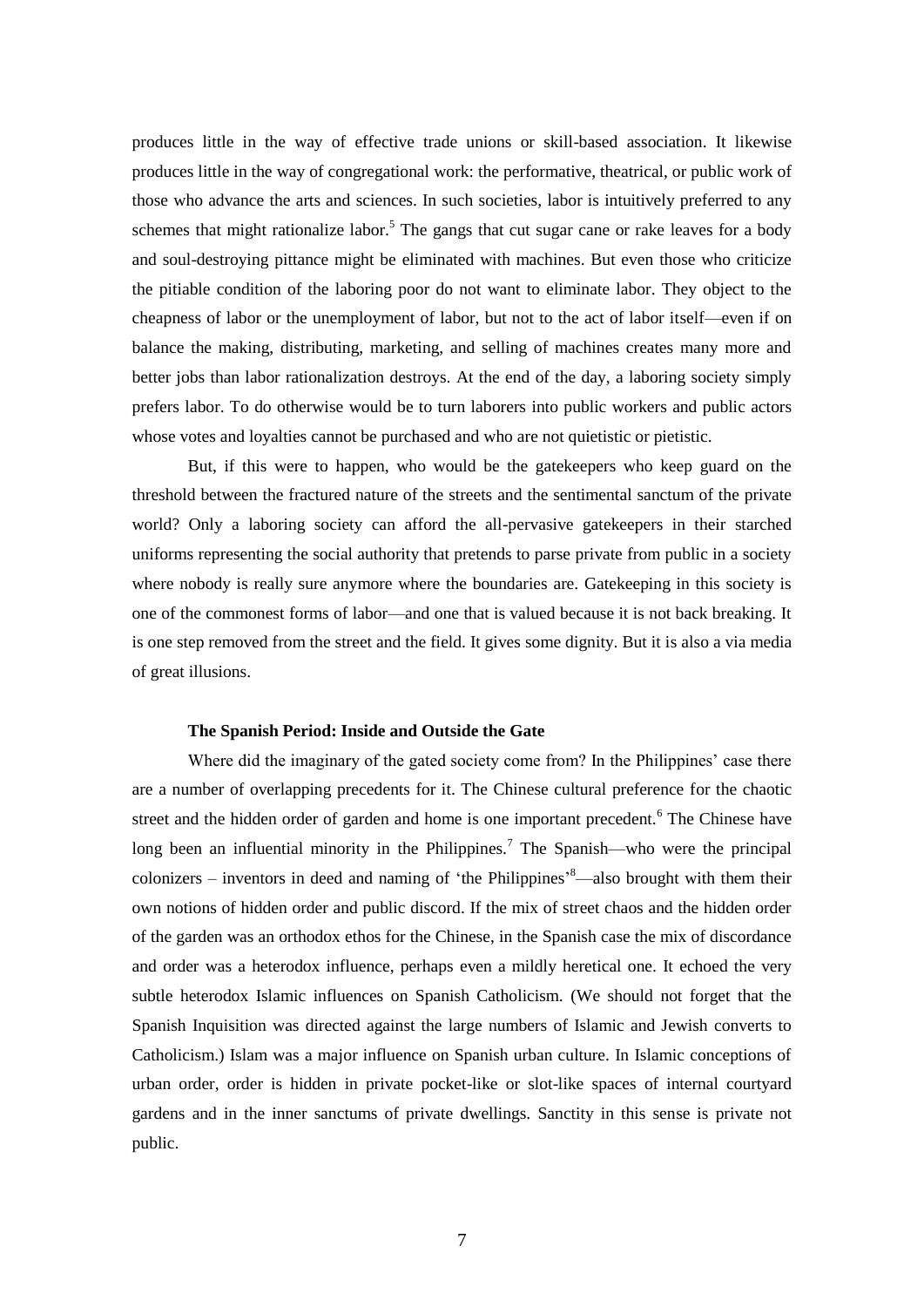Officially the Spanish view of order was "Augustinian". The public edifices of churchand-plaza were keystones of Spanish colonialism throughout their empire.<sup>9</sup> In the official Spanish view, church-and-plaza was a kind of designed order based on Augustine's distinction between the chaos of the City of Man and the lucidity of the City of God represented by the church. Spanish religious orders Christianized the Philippine archipelago. They also urbanized the archipelago. Christianity and urbanity were twins. This was a function of the explicitly material sub-stratum of Greek-Latin-Christian civilizing processes.<sup>10</sup> Symptomatic of this civilizing pattern, there were seventeen church-and-plaza complexes alone in the Old Manila of the Spanish Era. In actual practice, though, the symbolic center of Spanish rule in the Philippines was not a great plaza, but the Intramuros—the historic walled city of Manila, where the public sphere was sealed off in a stone container.

Governor-General Miguel Lopez de Legaspi began work on this great castellated Spanish colonial urbs in  $1571$ .<sup>11</sup> The practical reason for fortification was the threat from local tribes, Chinese pirates, Muslim raiders, and Spain's European rivals (the Dutch, British, and the Portuguese). But this fortification soon turned into a symbolic system as well. In the 1580s, the Jesuit priest Antonio Sedeña designed a 2.75-mile stonewall surrounded by inner and outer moats that encased Spanish military, educational, hospital, and commercial institutions. The project was finished in the early 1590s, under Governor-General Perez Dasmariñas, whose fouryear rule was distinguished by huge compulsory labor projects using Filipino and Chinese labor. The city "within walls" (the literal meaning of the Latin "intra muros") was accessible via eight gates. Outside this gated space was the realm of the *indios*, the native Filipinos. Inside were constructed many beautiful colonial buildings, based on Spanish Renaissance and Baroque and Mexican models. Interestingly, though, the imaginary of the walled town was not specific to the Spanish. The site of Manila had been earlier a fortified town of the native Tagalogs.

The Spanish colonized Manila as a doorway to East Asia. It was safe-haven *entrepôt* for their galleon trade between Mexico and China. This global connection was jealously regulated. Until 1834, trade was reserved to the Spanish.<sup>12</sup> Other Europeans and the Muslims were kept out. Hardly any indigenous Filipinos learnt Spanish, the international language of the portal city.<sup>13</sup> Instead, religious education promoted local languages and the cultivation of local elites. In many ways the global port of Manila was a closed world. Manila became a city where the portal-threshold was also symbolically and practically a gated community. This was a place where the universal (catholic) city and its public significations of church-and-plaza were suborned to the imaginary of a castellated and garrisoned space. The garrison mentality subtlety over-determined the universal city.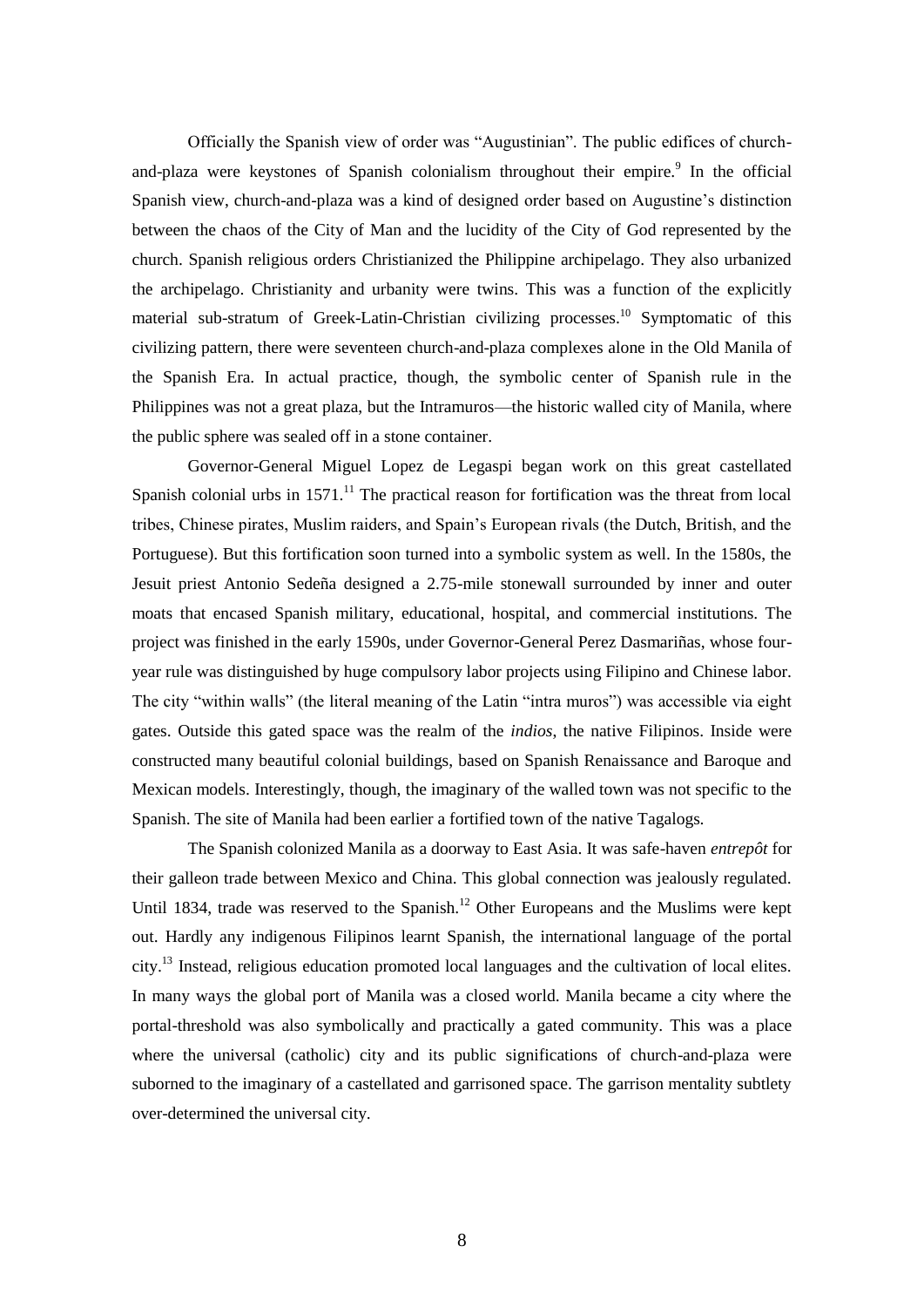Manila, of course, was not the Philippines. Nonetheless the intra muros model profoundly influenced the development of the archipelago as a whole – certainly of the other key colonial portal cities such as Vigan, Cebu City, and Zamboanga. On a very practical level, movement in and between islands was difficult. Notably absent in the Spanish Era was a welldeveloped infrastructure of public roads and harbors—or later railways. This is significant because it is this kind of public infrastructure that encourages traffic on a large scale between inside and outside. All great public realms, however they are articulated—be they church-andplaza, temple-and-agora, museum-and-mall—require portal-and-network infrastructures to under-gird their symbolic structures.<sup>14</sup> These portal-and-network infrastructures deliver the traffic—and the turnover—of persons, goods, and ideas that allows public space to be continuously filled and emptied. Because of its necessary defensive qualities, garrison or castellated space tends to militate against portal-and-network infrastructures, most especially those that are very porous and that permit a high level of crossing of domain boundaries.

A garrison, by virtue of its function, is a closed system. A closed system is built on the careful regulation of what comes in and what goes out. Such a system is never entirely shut-off from its environment, but at the same time neither does it have a porous relationship with that environment. Closed systems rest on a strong distinction between the good inside and the bad outside. Open systems, in contrast, relativize the distinction between inside and outside. Spanish-era Philippine society developed around a series of institutions that strongly distinguished between an over-valued inside and an under-valued outside—e.g. between government (inside) and populace (outside). Where the church-and-plaza model relativized the distinctions between domains, e.g. between the domains of the mundane and the transcendent, the faithful and the faithless, the intra muros model presupposed that what was crucial was whether a person was "on the inside" in between "the walls of the domain". The inside—the inscape—was the protected and valued domain, and thus the place to be.

Living in the protected domain was equated with order—the order that overcomes the chaos that all societies must overcome. All societies create structures and arrangements. Relatively few societies, though, invest heavily in *public* structures and arrangements. Creating order through public forms, rather than private hierarchies, is the exception, not the rule in social-historical experience. Thus, despite the implantation of the church-and-plaza model in the Philippines, it is not so surprising that closed system order in the end largely displaced open system order. Variations on the intra muros model became widespread through the Philippine archipelago. This was based on a social-symbolic understanding that the world was divided into domains with strong boundaries and that careful gate keeping was needed so as to regulate the relation between domain and environment in *favor of* the protected domain rather than open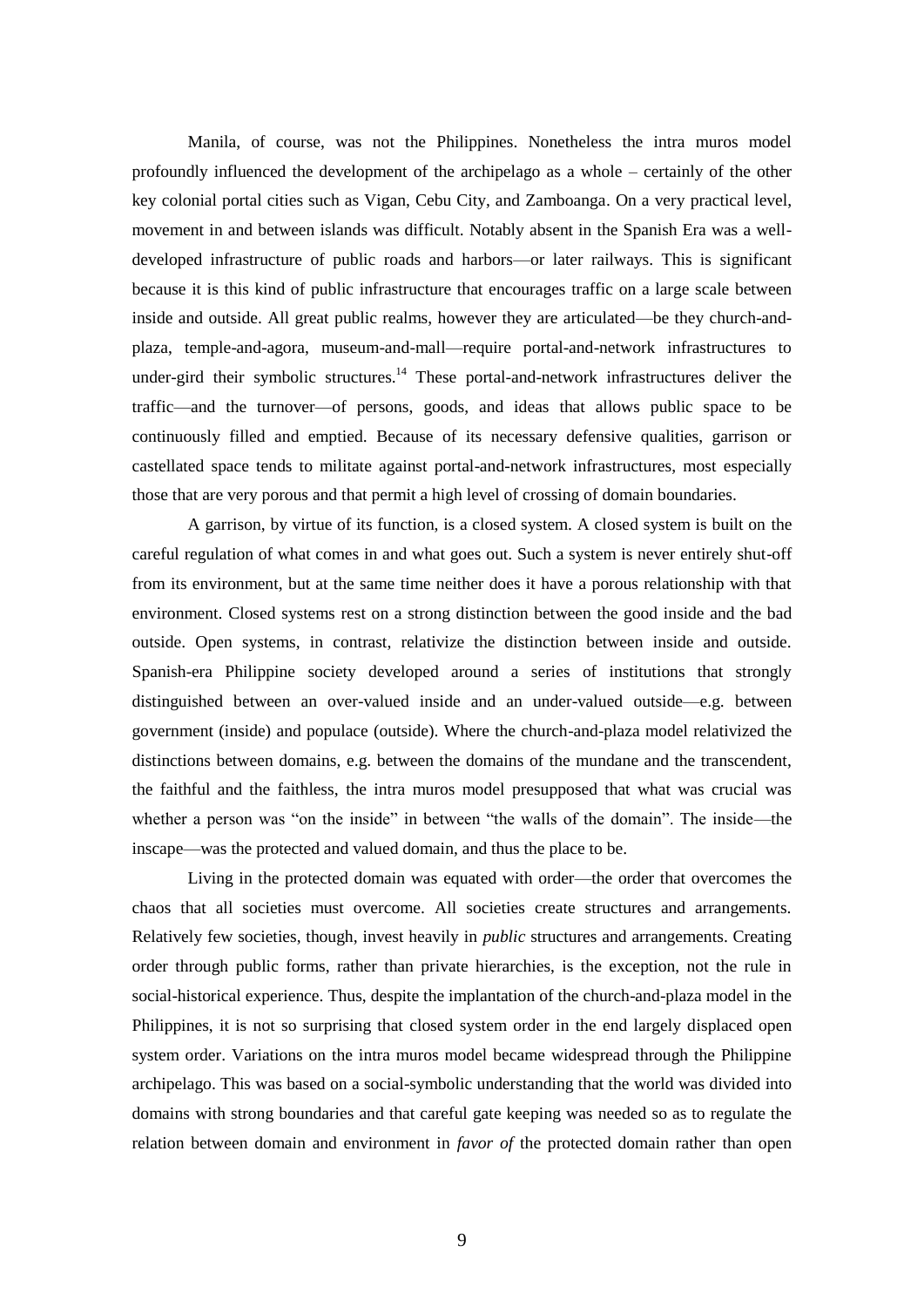environment. This contrasts with the church-and-plaza model where the apse and square—or the portico and square—function as inter-mediation between domains. In the latter case, persons are constantly crossing from one domain to another through the portal spaces of public spheres. In this model, gateways operate to facilitate orderly traffic between domain and environment. Portal or public space typically functions as a "third term" between two or more private (e.g. household or institutional) spaces and their respective domains. In contrast, when "being inside the walls of the domain" is the key social value, then "being outside in the public" is aberrant behavior. Under these conditions, the clear distinction between the "third realm" of the public and the "primary" and "secondary" private domains evaporates. Simply put, everything becomes private because the public transit space between domains is eviscerated.

The very perception of order changes under these conditions. "Being inside" is valued because the inside is a place or space that is not chaotic. It is the place of calm and order. The world outside of domain boundaries is chaotic. Crossing the road between domains is hazardous or unpleasant. Domains are not constantly translated into environments and back into domains through interstitial traffic. The overall effect of this is uncanny. Whether on the outside, "beyond the walls", or on the inside "between the walls of the domain", there is no clear distinction between public and private made. From the standpoint of church-and-plaza perceptions of space, expectations of what exactly is private and what exactly is public are continually confounded. This might not have been an issue in the Philippines had not the church-and-plaza model been implanted there and had it not raised social-symbolic expectations of traffic between domains. Spanish colonization was self-contradictory. It embedded a notion of publics, portals, and traffic, and then it systematically undermined this.

The chief culprit undoubtedly was the fact that Spanish colonization was originally organized around the *encomienda*. This was a patrimonial system. Large estates were given to private settlers on a temporary basis by the Spanish crown. Along with land the settlers received the right to collect taxes. Public and private roles were indistinguishable. The state devolved, in a feudal-like manner, into hierarchically nested "private public" or "public private" entities. What matters in this world is not that someone is performing a public or a private role, but rather that they are inside or outside the social-system "walls". The *encomienda* system was dismantled at the end of the seventeenth century. The system of provincial rule (*alcaldías mayores*) that replaced it, though, blurred the distinction between public and private just as much. Public offices were for sale. They were regarded as a source of private income for the office-holder. Underscoring the uncanny relation of public and private, many public functions in the Spanish colonial era were carried out by priests. These included responsibilities for examination, certification, census taking, statistics collection, and censorship. The Pauline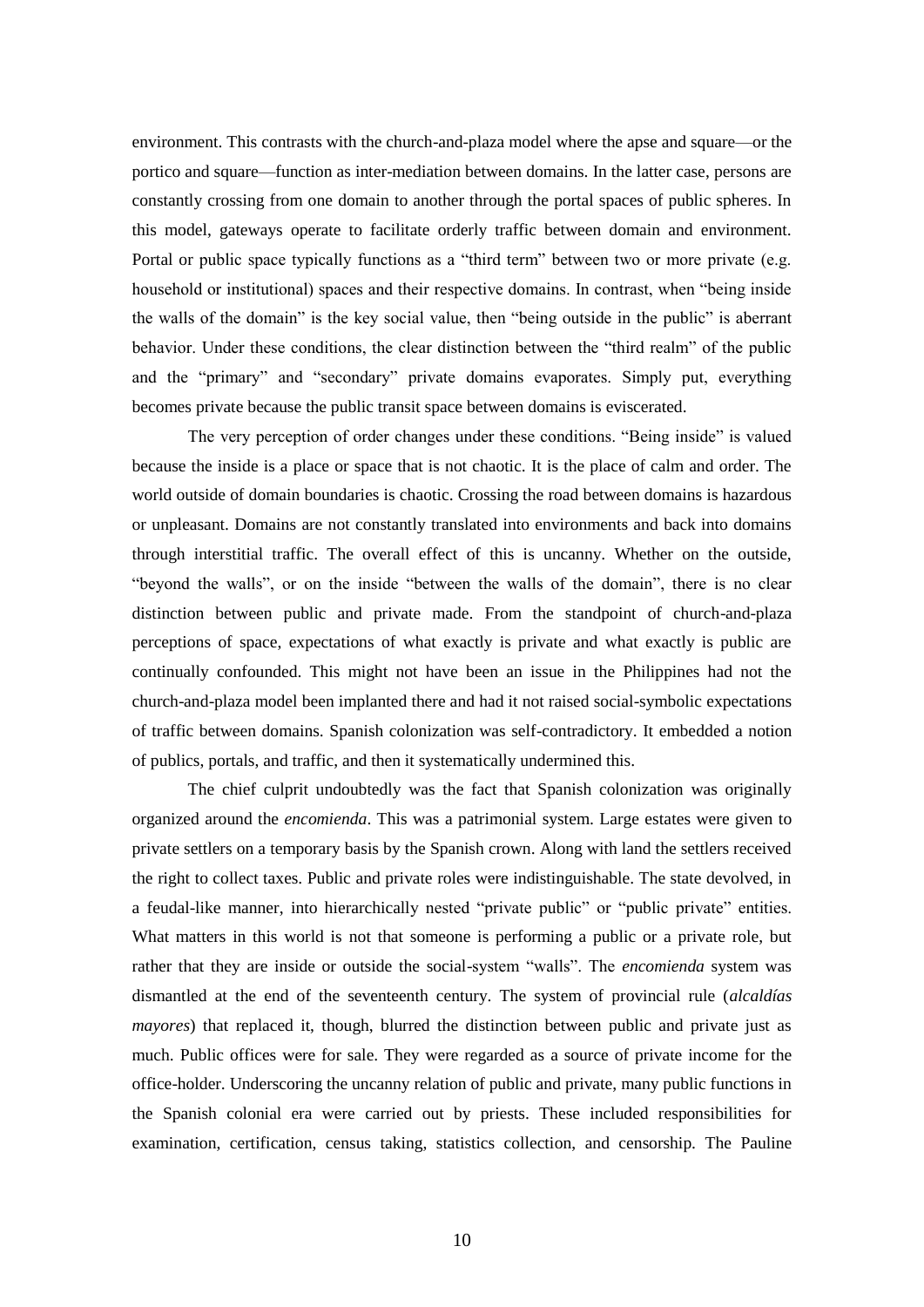distinction between "what is God's and what is Caesar's"—fundamental to the differentiation of public and private—was blithely ignored because the Spanish state couldn't manage to fill its offices with persons with the required competencies. Giving permissions—required by the state's bureaucratic law—in return for bribes was the omnivorous preoccupation of public officers.

One might have expected that the opponents of the Spanish might have overturned the intra muros social-symbolic system. But, if anything, they amplified it and reinforced it. Nationalist opposition to the Spanish Empire is a reminder that in politics enemies often have a great deal in common. Philippine nationalists simply turned the intra muros model against the colonial power. They portrayed Spain as the bad outside power and the antithesis of the good inside power of the Philippine nation. The nation, as the good inside, was defined both in cultural and economic terms. Political good was equated with authentic local culture and a closed commercial state. In so many ironic ways, this mimicked the language policies of the sixteenth-century Church orders and the old mercantilist trade policies of the Spanish Crown.

# **The American Period: Success and Failure**

The attempt to create a nationalist state during the uprising against Spain in 1899 was stymied by the Americans. For close to forty years, the United States administered the Philippines under various guises. The fact that the United States replaced Spain as an administering power was of considerable historical significance. This is almost the only time in history that America established a formal colonial territory on any sizeable scale. In conventional developmental terms, the Americans as the colonizing power did "all the right things".<sup>15</sup> They built an extensive road, rail and harbor network—creating the basis for an infrastructural public. They put in place a good public education system. They made an international language (English) the medium of trade, government, and education. They carefully prepared the ground for democratic self-government.<sup>16</sup> They encouraged free speech. They opened up American markets to Philippine goods. They created a provincial government (Moro Province) for the Philippine Muslim minority.<sup>17</sup> In specific cases, they had spectacular successes. They drove up the literacy rate from 5% in 1898 to 65% in 1935. Yet, in the most global sense, American rule was a failure. It failed because it could not reverse the long-term decline of the Philippine economy relative to the wealthiest countries in the world economy.

Comparative world data for the early nineteenth century is sketchy, and to some extent informed guess work, but nonetheless revealing. In 1820, the Philippines ranked the  $18<sup>th</sup>$ wealthiest nation in the world (measured in terms of gross domestic product per capita).<sup>18</sup> This is a position held today by the United Kingdom.<sup>19</sup> In 1820, on a per capita basis the Philippines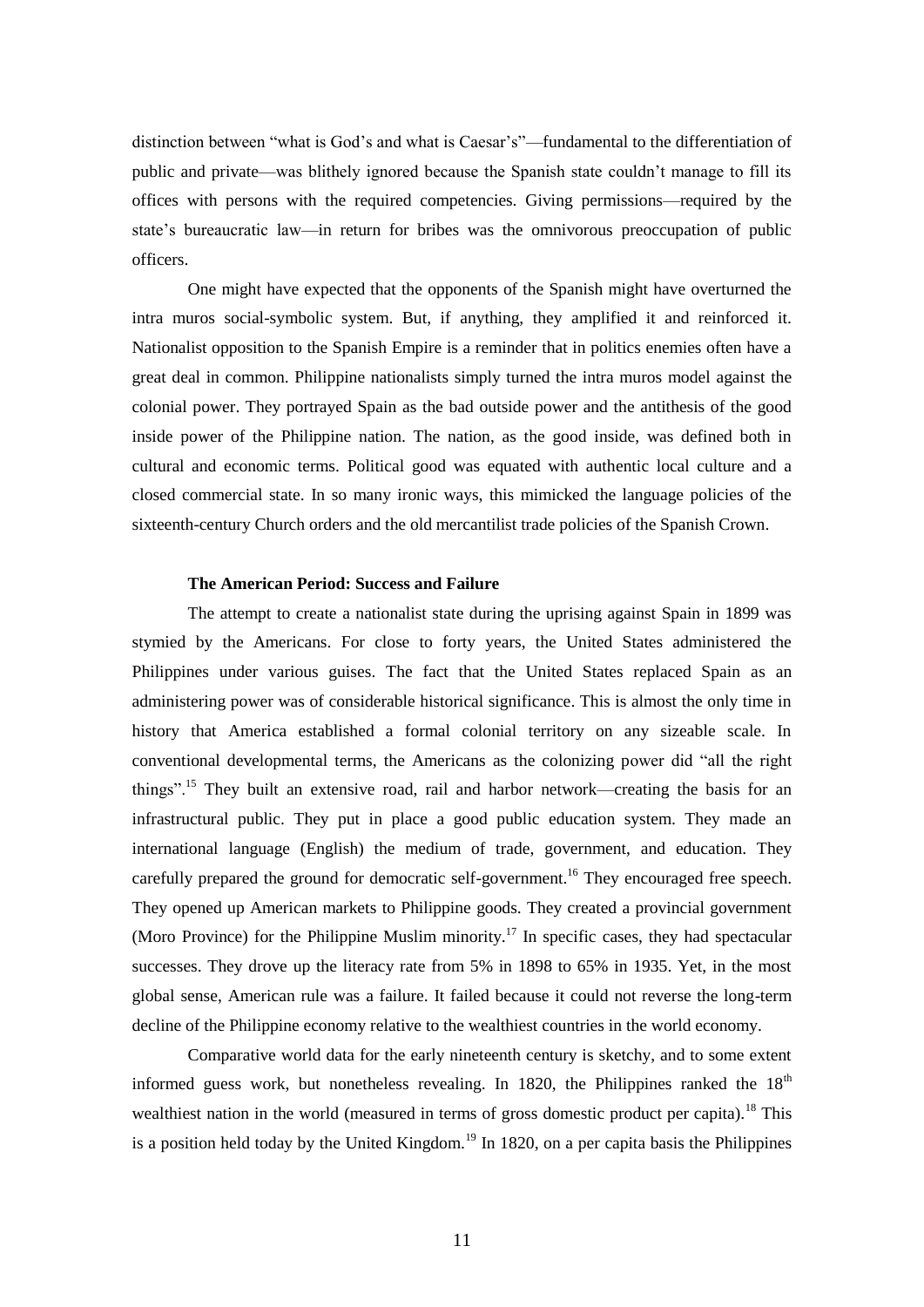was wealthier than Russia or Eastern Europe. It exceeded the average wealth of Latin America, Africa, the Middle East, and Asia. As our statistical knowledge gets surer, the story gets worse. By 1870, the Philippines had fallen behind Russia and Eastern Europe, as well as behind Latin American success stories like Argentina and Uruguay. The Middle East had nearly caught up to it.<sup>20</sup> By 1950, the Philippines was ranked  $79<sup>th</sup>$  in the world. Some of this is accounted for by new states being added to world's roster. But, however we qualify it, the bottom line was that the Philippine state was now exceeded by the average wealth of Latin America, East Europe, and the Middle East.<sup>21</sup> By 1973, it had fallen to  $100<sup>th</sup>$  in the world, and by 2003, it was  $106<sup>th</sup>$  in the world.<sup>22</sup> It began the new millennium with a gross domestic product per capita that was 40% of the world's average, only in advance of averages for Asia and Africa.

However the figures are sliced and diced, and whatever we regard as the starting-point for reliable figures, the trajectory of Philippine wealth creation moved downwards without relief for over a century and a half. And whatever definition we might afford the polity and economy of the archipelago across the centuries, Manila is a prime player and mover in this story. In 1820, the wealth of the country was 105% of the world's average. By 1870, Philippine per capita wealth had fallen to 88% of the world's average. In 1913, it was 69%. In 1950, it was 50%. In 1973, it was 48%; and in 1984, 46% $^{23}$  As is apparent from the figures, the long-term decline began in the latter part of the Spanish Era. Did free trade cause the decline? After all, Spanish mercantilism was abandoned in 1834 for free trade under pressure from Britain, the United States and other powers. From that time, the Philippines entered on a path of relative decline. In stark contrast, the new wealthy economies—Japan and the United States—that emerged in the nineteenth and twentieth centuries were protectionist. America was heavily protected till the 1950s, and contemporary Japan still is. Prima facie this suggests that the intra muros model should have been persisted with in preference to an open system of trade. But appearances can be deceiving.

Indeed, for the first half of the twentieth century, "free trade" meant preferential access to American markets for Philippine goods. This was a bilateral (in effect a mercantilist) arrangement that eliminated duties on American goods exported to the Philippines and reciprocally on most Philippine goods going to the United States.<sup>24</sup> The Philippines was not an American state, but, as a quasi-colony, it angled to be treated as such in trade matters. As it was, neither liberal "free trade" nor mercantilist "preferential trade" made any noticeable difference to the long-term decline of the Philippine economy. The United States and Japan illustrate why this was so. Both were cases of successful modernity. Both were states of permanent innovation. Trade policy was not the key to this in either case. America till the 1950s limited access to its markets, then it liberalized its trade barriers. Yet, even when it was a protectionist state, it still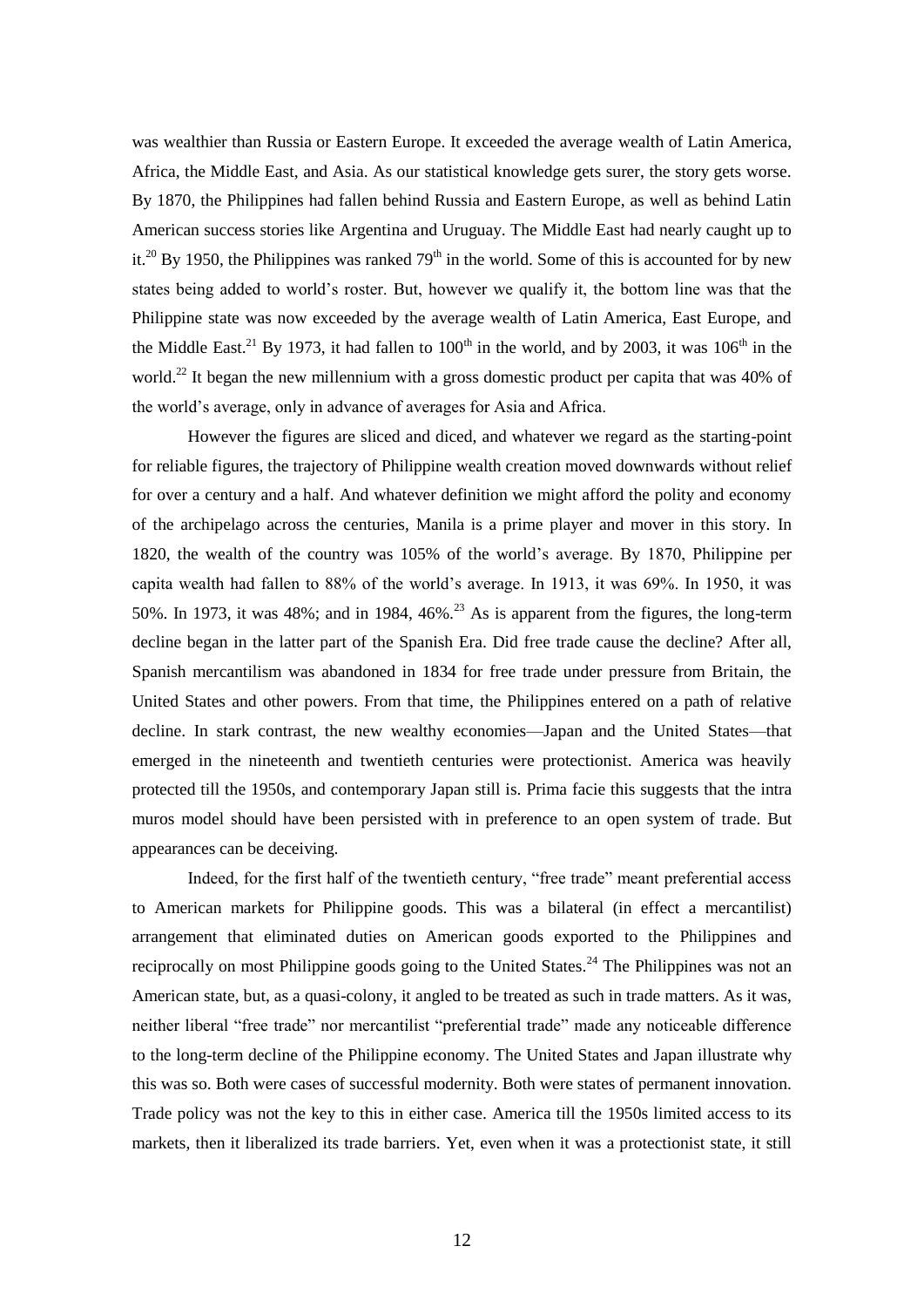had very porous borders, allowing the easy entry of people and ideas. The Japanese model is different again. Japan has always limited entry of both goods and people. Yet it has voraciously imported ideas. Indeed the Japanese did so long before Commodore Perry's arrival on their shores in the  $1850s.<sup>25</sup>$ 

In contrast, the Philippines in the nineteenth and twentieth centuries lacked the key drivers of successful modernity. It did not aggressively import people (skills) or ideas (knowledge). Exclusion of aliens and distrust of foreign capital was a regular theme of Philippine nationalism.<sup>26</sup> The historic Constitutional Convention of 1935 conceived a principle whereby the rights and privileges of "natural born" citizens were superior to naturalized citizens. It also recommended, as a matter of principle, limiting the employment of alien labor.<sup>27</sup> Education nationalism mirrored this in the realm of the arts and sciences.<sup>28</sup> The 1935 Constitution actually provided additional hours in schools to teach nationalism. The ambition of education nationalism was to raise ethnological study above the ideas of foreign pedagogues. It promoted folklore, indigenous literature, and national historiography. While American pop culture circulated widely in the Philippines, informal barriers to the entry of other arts and sciences prevailed in condescension to nationalist agendas. This was very costly.

American rule had little long-term effect on this. Thus, while science, technology and the applied arts became the driving force of Tokyo, Hong Kong, and Seoul's spectacular modernity after World War Two, Manila exported its qualified and skilled labor. Nor did it "compensate" for this export by reciprocally importing skilled and qualified workers or harnessing the propulsive energies of settler cohorts. The one saving grace of the "brain drain" of educated or skilled Filipinos abroad was that the monies repatriated by "overseas contract workers" became one of the leading sectors of the local economy.<sup>29</sup> This type of diaspora economy, though, was never replicated in Manila or in other Philippine cities. There is nothing in post-war Manila that equates the mercurial wave of overseas Chinese settlers in Hong Kong or Taipei, or their conjugation with Indians and Malays in Singapore. The Philippines didn't even have notorious stories like the forced settlement of millions of Koreans in Japan—mainly in Japan's port cities—and their mass repatriation to South Korea after the Second World War. Settler cities and city-regions—even ones that are the product of vile state policies—have a remarkable record in creating successful economies and societies. They do this because they are effective at proliferating traffic between domains and creating the kinds of public space and infrastructure that sustains such traffic. The corollary of this is that they become highly proficient at importing and exporting people, ideas, and/or goods.

The Philippines as an archipelago is by definition a porous geography. Filipinos constitute the largest cohort of merchant mariners in the world. Manila is built around a bay. Yet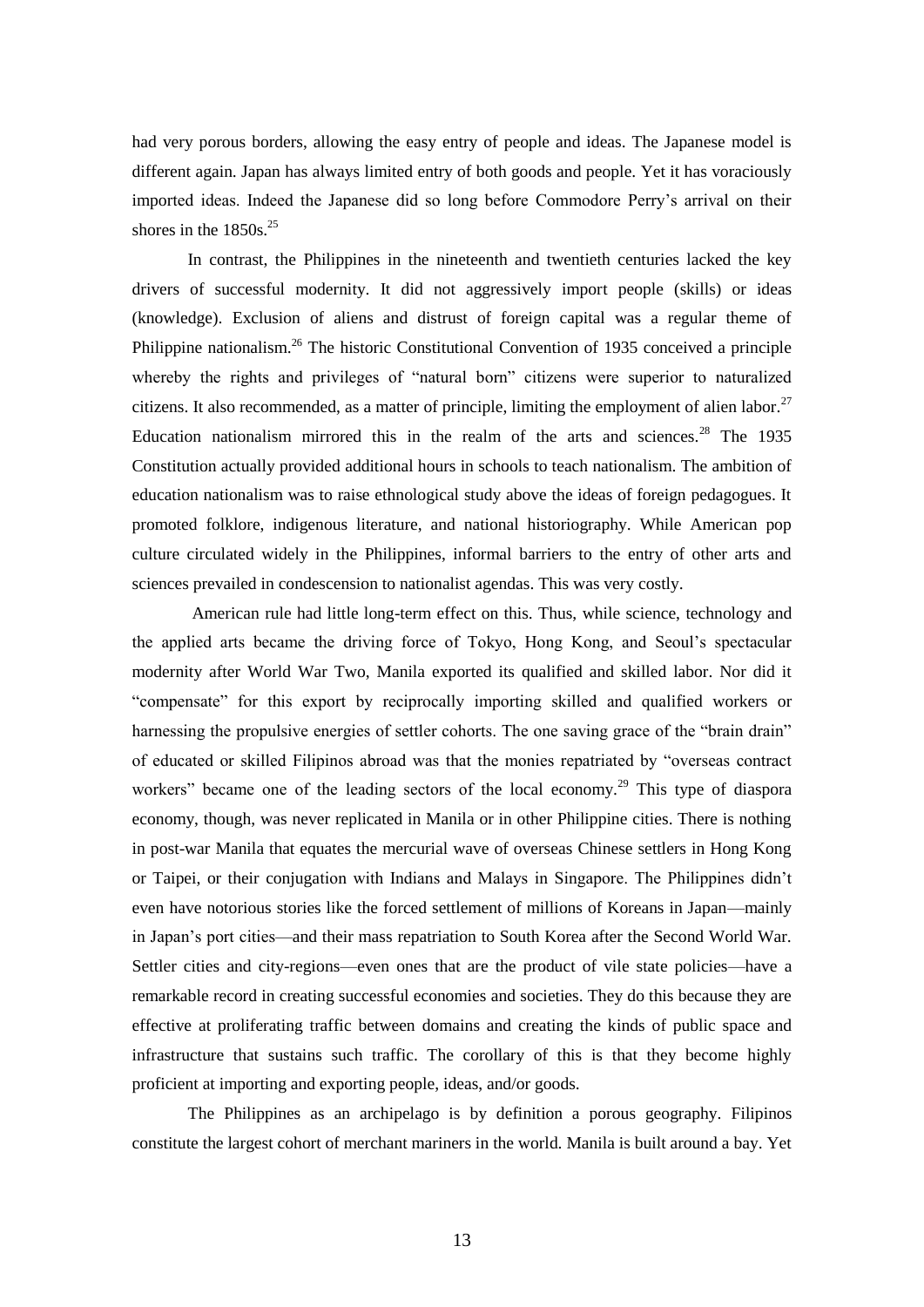twentieth-century Manila did not become a magnet for overseas settlers. Instead it was subjected to an un-regulated flood of rural laboring poor from the countryside. The consequences of this internal migration from countryside to city were disastrous. It produced the opposite of what the settler society model produced. The cumulative result was the downward spiral of economic undevelopment. One of the conditions of successful modernity is the stranger city.<sup>30</sup> One of the reasons why Manila, despite its propitious marine location on the edge of a major sea region, never developed in the twentieth century as a stranger city is that the Americans came as administrators, not as settlers—and, unlike the British in Hong Kong and Singapore, they did not encourage an influx of foreigners.<sup>31</sup> Political prudence in part dictated that the Americans not encourage settler cities around the Philippine littoral. Large numbers of aliens would have offended deeply entrenched Filipino nationalist sentiment. Chinese and Japanese had a history of settlement in the Philippines, but also a history of being resented. Nationalist politics was a glass for magnifying such feelings. This was not the only consideration for the Americans, though. America was in many respects a paradigmatic "open society". Yet it also had its own strain of the intra muros mind set. Settlement abroad was not the American style. The irony is that the United States, as the settler society par excellence, had little taste for the re-export of its own people. American popular culture stimulated a post-nationalist taste amongst Filipinos for migration abroad. The twentieth-century Philippine diaspora became very large. But few Americans, the religious apart, came to live in the Philippines.<sup>32</sup> As in all of its short-lived occupations of foreign states, the United States moved quickly to hand over most administrative functions to locals as soon as possible.<sup>33</sup>

At stake here is not the nature of the Philippines but rather the nature of America. The borders of America are very porous. It imports people, ideas, and (since the mid-twentieth century) goods freely. But, unlike the British, it has shown little inclination to export people as settlers. This is unsurprising when upwards of thirty percent of the American population has always been isolationalist. Isolationalists see American responsibilities as being properly confined to the North American continent. The manifest destiny of the United States thus has always been a rather lonely one. Correspondingly, the projection of American power abroad has always been heavily reliant on its military bases. America has rarely been a colonizing power in the traditional sense. It has typically avoided responsibility for administering large overseas territories. In the exceptional cases when it has, it has done so for time-limited periods. The Philippines was one of those exceptions, and even that exception proved in its own way typical.

The corollary of this was that the American presence in the Philippines was mediated through the more or less closed system of the American military bases and diplomatic compounds. This meant that, unlike the experiences of the settler societies and settler city-states,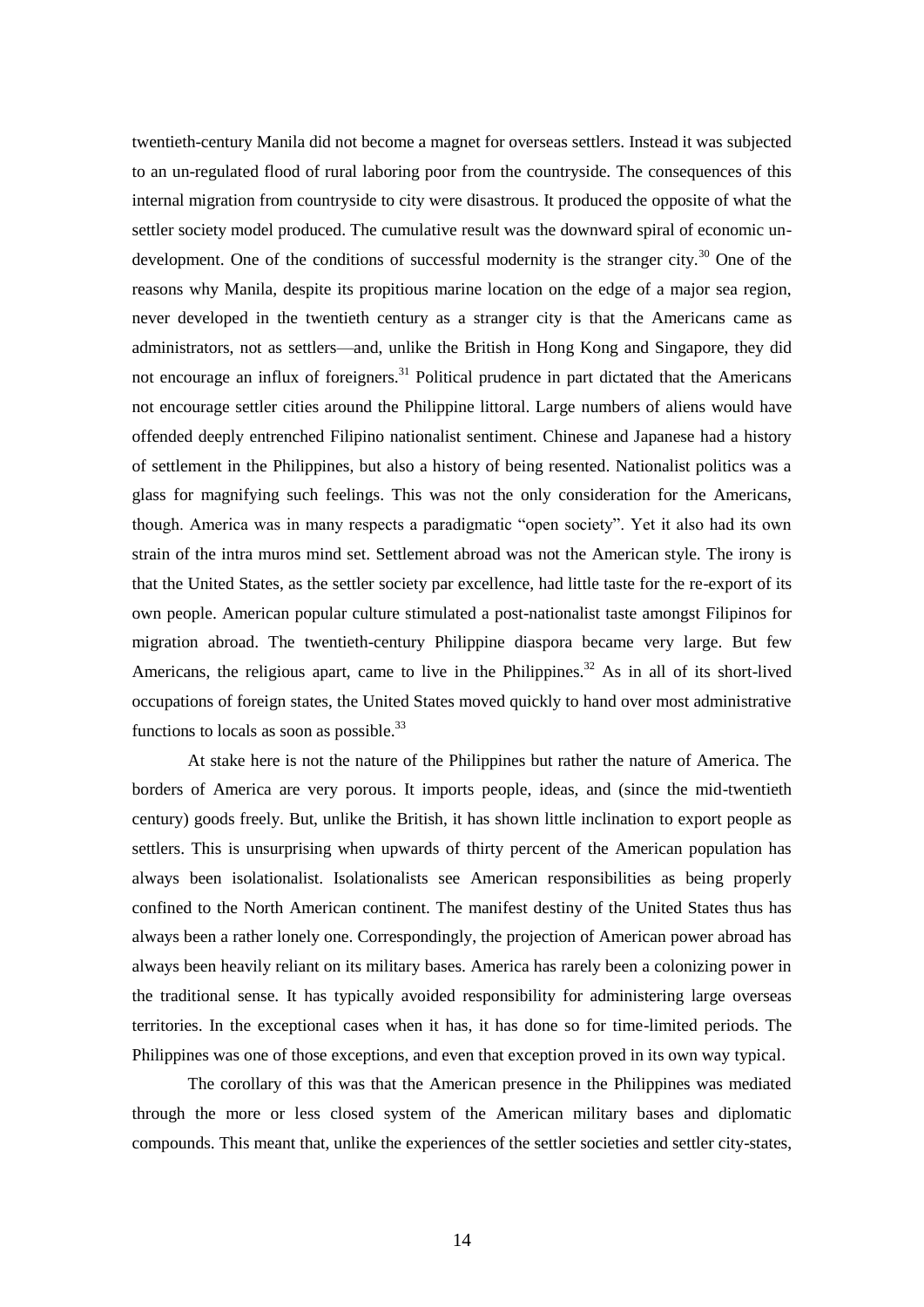American rule triggered no autopoietic civic movement, and thus no self-generating urban development. Indeed, the point of intersection between the military domain and the broader Philippine society was invariably the sleazy public of bars and brothels—hardly the best experience of the stranger city and its publics. This is ironic several times over. Firstly, because what a visit to the former U.S. naval base at Subic Bay (today a specially-administered free trade zone) reveals, inside its boundaries, is a model piece of mid-twentieth century American urbanism transplanted to the tropics. The base possesses all of the conventional urban form so often lacking in Manila. This is doubly ironic because the bits of Manila that do have a strong "Cartesian" urban morphology are more or less fortified cities. An unintended consequence of American occupation is the form of the perpetuation of the stockade city rather than the creation of a public civitas. (As we demonstrate below, Fort Bonifacio is the latest example of this legacy). This is triply ironic when we consider that American occupation of the Philippines coincided with the peak of a great spurt of American civics and the often very successful City Beautiful movement.<sup>34</sup> The failure of the Americans in the Philippines was the failure to find a way to translate this bravura experience across the Pacific and into the mainstream of Philippine urbanism. The American civic explosion was propelled by waves of immigrants flooding into the United States in the latter-part of the nineteenth century. This was the era when New York, Chicago and San Francisco took on a mature form. Daniel Burnham's 1905 Plan for Manila demonstrates that the Americans at least imagined Manila as city like Washington or Chicago.<sup>35</sup> It could have been as great an urban creation as, say, Sydney or Melbourne in the twentiethcentury inter-war era. The Burnham Plan was still the focus for urban renewal in Manila in the early 1990s. This is evident in the "clean up" of the Ermita and Malate areas, and the redevelopment of the Roxas Boulevard with a promenade.<sup>36</sup> Burnham's design of Luneta Park provided a major point for religious and political meetings.<sup>37</sup> The Plan successfully integrated the Pasig River and Manila Bay waterfronts. It provided a unity between the important civic buildings of the era—the Post Office, City Hall, museum, and government buildings. Indeed, at the end of twentieth century, Burnham's Manila was still the only part of the city that "breathed", providing that crucial urban portal-public sense of "in and out".<sup>38</sup> It was the only part of the city friendly to walkers.<sup>39</sup> For all of this, Burnham's Plan suggested only what might be. It did not represent what was. Its rationality remained frozen in anticipation, until it became a memory without ever having been a reality. The real triumph of the Americans in the Philippines was not in urban morphology, but in public policy. In particular, the Americans radically transformed the field of public health.<sup>40</sup> They aggressively promoted a culture of hygiene. This policy and practice was the product of the Progressive-era Protestant American ethos—a White Anglo Saxon Protestant ethos—of a "clean" society, "clean" city, and a "clean"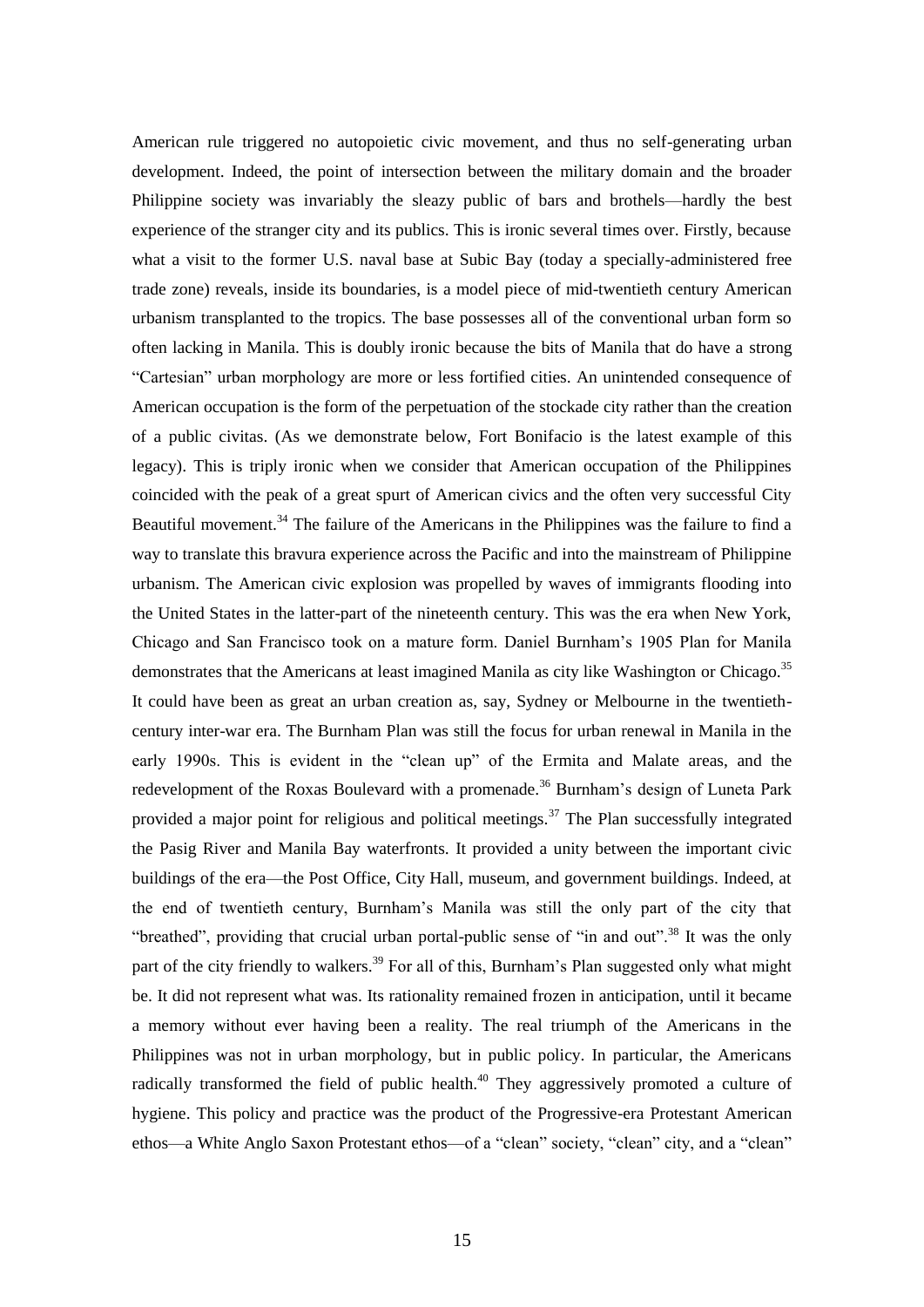politics. It was inspired by turn-of-the-twentieth century American Progressive urban reformism—a curious tradition created by an anti-big-city rural Protestant middle class intent on "cleaning up" the new, spectacular, often corrupt, dense, impersonal, sky-scraping cities like New York that were utterly unlike anything previously seen in urban history.<sup>41</sup> This new urbanism attracted millions from Catholic and Orthodox Europe.

If you doubt that "clean" is a civic ideal, take a look at the work of Lewis Mumford. Mumford was a literary child of the Progressive Age and America's great historian of the city. In his many books, he returned time and again to the theme of public hygiene. $42$  Just like the American colonial administrators in the Philippines, Mumford viewed hygenics as one of the chief criteria of a successful civics. In the case of the Philippines this model should not be sniffed at. Despite its low per capita income, the country has had tremendous success in preventive public health. It experienced very low rates of HIV/AIDS, SARS, bird flu, and other turn-of-the-twenty-first-century pandemic agents. $43$  When African societies in contrast were devastated by HIV/AIDS, this was no mean achievement.

If the Philippines learnt from the Americans the ways of a "clean" society, the efforts to implant a "clean" city or a "clean" politics were markedly less successful. The civic hygiene model emphasized the idea of the garden city. Gardens represented clean air and beneficent sunshine. This had little traction on an urban scale in booming Manila. The population-swell of Metro Manila in the second half of the twentieth century left the city with few green spaces or parks. Notably also, professional middle class efforts to stamp out the "dirt" of corrupt politics, the legacy of centuries of patrimonial culture, had virtually no effect at all. Contrast this with the Sino-Fabianism of Singapore, where legally enforced clean habits and a very efficient waterand-sewage socialism went hand-in-hand with carefully husbanded green areas and very strict regulation of corrupt behaviors.<sup>44</sup> Most importantly of all, the Singaporeans also created a public sphere that they placed high store on. This is often misunderstood, because commentators habitually think of a public sphere as the place of peer-style coffeehouse debates and institutions of criticism. These have been late arriving in Singapore. But the city-state nonetheless was very successful at creating an infrastructural public.

In contrast the Americans acquiesced in traditional Iberian-Filipino patrimonial social structures. This killed the Burnham Plan. To be successful, a city plan has to be congruent with social behaviors. Burnham's Plan laid a civic model over a patrimonial society. In practical terms this left the real estate and the social economy of Manila in the hands of powerful landed families. The families simply ignored government planning laws, or became their own law. In the course of the twentieth century, these families and their successors developed an urban system that was reminiscent of the *encomienda* system.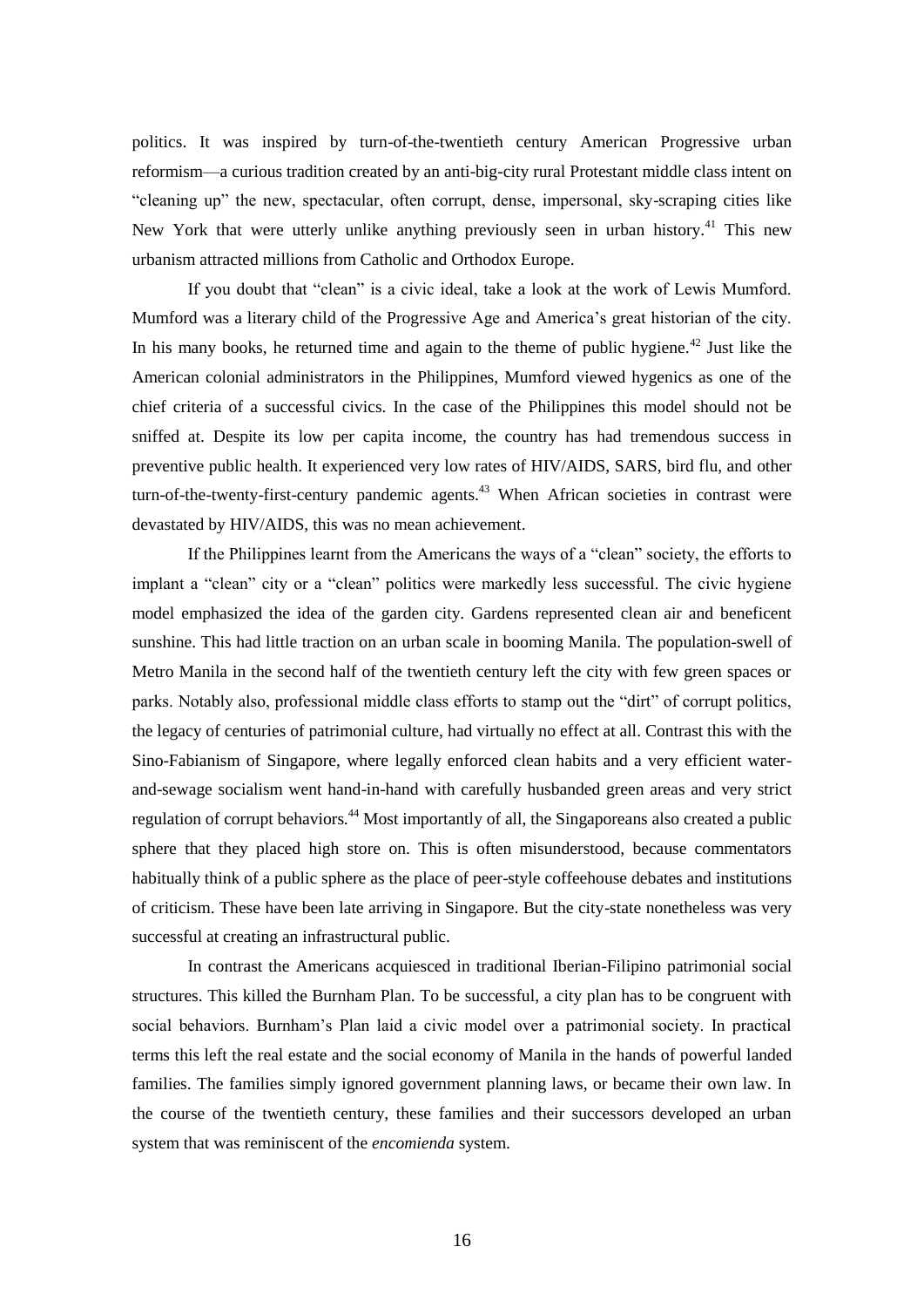#### **The "New** *Encomienda***" System**

In the 1920s and 1930s groups like the Legarda, Araneta, and Tuason families, who transformed their familial estates into rental and market properties, represented the "new encomienda" system. The social weight of this new urban landlordism had a peculiar distorting effect. It allowed the proprietor kin to become de facto city planners as well as developers and landlords. As far as the families were concerned, there was no real distinction between these roles. Anyone familiar with late Roman history will appreciate that this is also the story of the origins of feudalism. The estate developers in Manila created what is in effect an urban feudalism. Because they controlled so much land, they could ignore or circumvent Americantype civic planning regulations that required a proper, proportionate quantity of public space to be developed alongside residential and commercial space. They eventually built their own "manorial" cities within Metro Manila.

What was at work here was not simply the effects of money and power. Just as crucial was the effect of the social imagination. To illustrate this, consider the case of Chicago in the nineteenth century. There, powerful plutocrats played an enormous role in turning Chicago into a world city. But the plutocrats did it by funding large civic projects and creating and landscaping large areas of attractive public space. The contrast is telling. Chicago's plutocracy was civic-minded.<sup>45</sup> It was civic-minded because the social imagination of Chicago was civicminded. This civic-minded character prevailed because, from its start, Chicago was a stranger city. It was a settler city devoted to the constant traffic of goods and people, and later on cultures and ideas. Chicago's plutocracy grasped that public space was simply a step-up from the wharves and docks and loading bays with which it had made its fortunes. In contrast, the twentieth-century Manila model stressed estate-power—power over land—rather than circulatory power. And the estate-power was and is in the hands of particular families. Estatepower is patrimonial power. This is why our recovering of the term 'encomienda' is not merely theatrical or analogous.

The "new *encomienda*" system took off in the 1950s with the decision of the Ayala Family Corporation to develop Makati—the best known and the wealthiest city in Metro Manila.<sup>46</sup> It is where financial institutions and embassies are concentrated. Instructively, Makati drew its name from Don Jose de Roxa's San Pedro de Makati hacienda. The Ayala family turned city building into a family enterprise. They built city infrastructure, high-rise office buildings, retail properties, and gated communities for upper-class residents. The Ortigas Company repeated this in the 1980s when it turned its estate, which ran alongside the EDSA Avenue, into a second Central Business District for Manila—the modestly named Ortigas.<sup>47</sup> A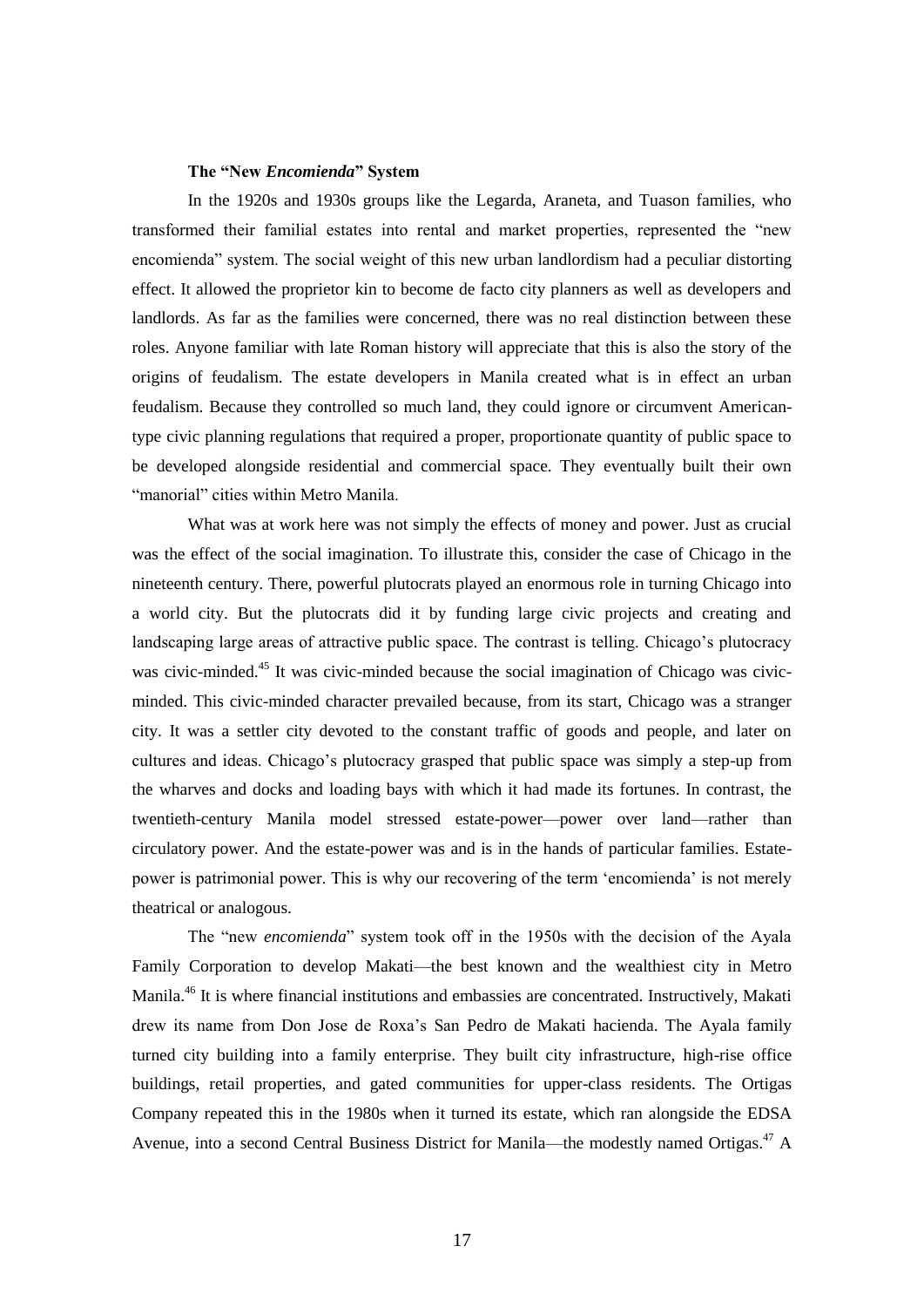consortium of overseas Chinese went to the next stage of "private public" neo feudal development in the 1990s when it acquired the lands of the former US military base at Fort Bonifacio, and began to turn it into a "global city".<sup>48</sup> The explicit aim was to fuse global high technology and infrastructure standards with an appropriately fortified city mentality.

In each of these cases, the distinction between state and estate is blurred. The estate takes on many of the functions of a state or at the very least of a municipality. It "privatizes" state functions—though it is a moot point whether appellations like "private" or "public" have any real meaning in the Philippine context. Family companies carry out what in other circumstances would be state or municipal planning decisions.<sup>49</sup> They defend this as being more rational than the alternative—often pictured in terms of the impossibly corrupt Caesar-ism of the Marcos dictatorship. These years (1965-1983) produced a type of crony capitalism and feudal privateering that resulted in a legion of unfinished developments that combined grandiloquently delusional aspirations to a showpiece public order with a shoddiness of execution that only the truly venal can manage.<sup>50</sup> Imelda Marcos was the chief purveyor of this folly. Her "Palace in the Sky" (at Tagatay) is a prime example of this Ozymandian architecture.<sup>51</sup> Even when projects were completed, as in the case of her Cultural Center of the Philippines, the combination of Peter-the-Great like ruthlessness in its construction with a romantic ideology of national cultural originality produced a monument to the lonely hubris of the dictator-family. Built on reclaimed land on Manila Bay, and stuck out on the bay out of reach of the populace, the CCP presents an empty spectacle. The Leandro Locsin-designed building makes the obligatory nod to indigenous form, but its prime signification is that of a compound building. It is defensible stockade space—a cantilevered monolith. It is perfect for a showpiece public culture that in fact has no public.

Nation should not be confused with public. The typical patrimonial cultural strategy is to collect things.<sup>52</sup> The Marcos pair conceived an open door national repository for the work of "national artists" and the performances of "national companies"—in tacit opposition to the private collections of well-to-do Manila families. This cultural one-upmanship, however, was not the triumph of the public over the private. Rather national collecting was simply the more acceptable face of the legendary patrimonial-turned-kleptocratic acquisitiveness of the regime. The Marcos pair transformed the private not into the public but into piracy, and ordinary corruption into grand larceny. Measured against this, the patrimony of family capitalism—estate capitalism—is quite rational. It "simply" internalizes public externalities.

Modern estate feudalism is one kind of counter to out-of-control kleptocracy. The developments that are typical of this new kind of urban feudalism are based on compound-type space. But the compound in this case *includes* the city rather than, as in the Ozymandian Marcos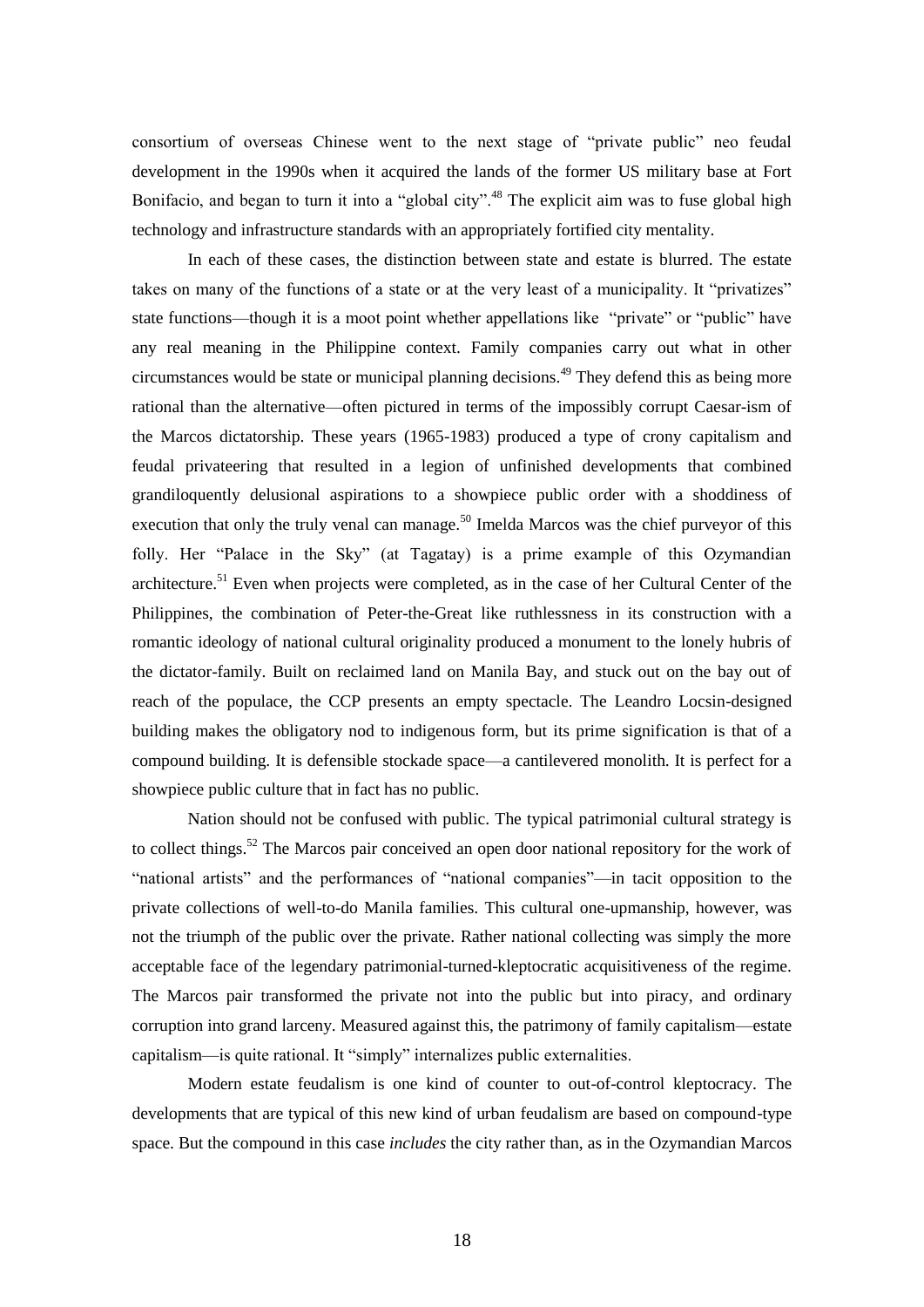model, shying away from it. The new urban feudalism threads together the closed semantics of a military compound with the simulation of urban activities. The American fort-turned-base city is a model of this kind of space—though the original model for this in fact goes back to Spanish fortified city and the urban semantics of the "intra muros". The Fort Bonifacio development happened because the United States handed back one of a number of military bases to the Philippines. As a result, the first open space in Manila in the twentieth century became available for public redevelopment. That this proceeded in the form of a joint "public-private" venture indicates yet again the ambiguities of the notion of the public in Philippine life. It also underscores the reliance of the state on patrimonial families to drive high-technology urbanism.

The resulting city of Fort Bonifacio unconsciously mimics the semantics of the encampment space that it was named for. The estate-cum-stockade city model punctuates the larger metropolitan city with a series of quasi-private compounds with strongly policed boundaries—some visible and some invisible. Like all of these kinds of corporate cities within Metro Manila, the spaces of Fort Bonifacio are securely bounded—in the manner of a gated community—against the teeming city outside. Even when the "walls" erected are invisible, they are walls nonetheless. They exist lest the carefully constructed order of private city is made chaotic. The paradox is that its planners know what is expected of a civic development. Fort Bonifacio proudly promotes public art, public events and public order, and builds a careful civic order out of efficient infrastructure (not least, the infrastructure of streetscapes). Yet it still can't mesh these convincingly with each level of everyday life. Its public space is curiously empty. Elsewhere in unregulated Manila, streets teeming with life exclude lucent order; the order of the high-tech feudal-fort-gated city however excludes streets filled with life.

The "new *encomienda*" system has some features that are analogous with a "company town". It is proprietary system, but not in the sense of a public corporation. Its capital is familial or patrician. Family-patrician capital instinctively creates service classes and private security forces. Combined with landlord domination of urban real estate and "manorial" style planning power, this leads to a modern feudalism. It does not have serfs "tied to the soil"—nonetheless the poor clients of this system live and work in conditions where the procedural law of the state has little effect. The new feudalism mixes market rentals and market labor with patron-client service relationships and kin preference, "manorial" separation from a weak and corrupt state, production and service based on labor rather than skills and knowledge, and private armed force.

A parallel can be drawn with the railway baron George Pullman and his creation of a model company town—the also modestly named Pullman—in South Chicago in the nineteenth century. An important difference, though, is that Pullman's megalomaniac town was the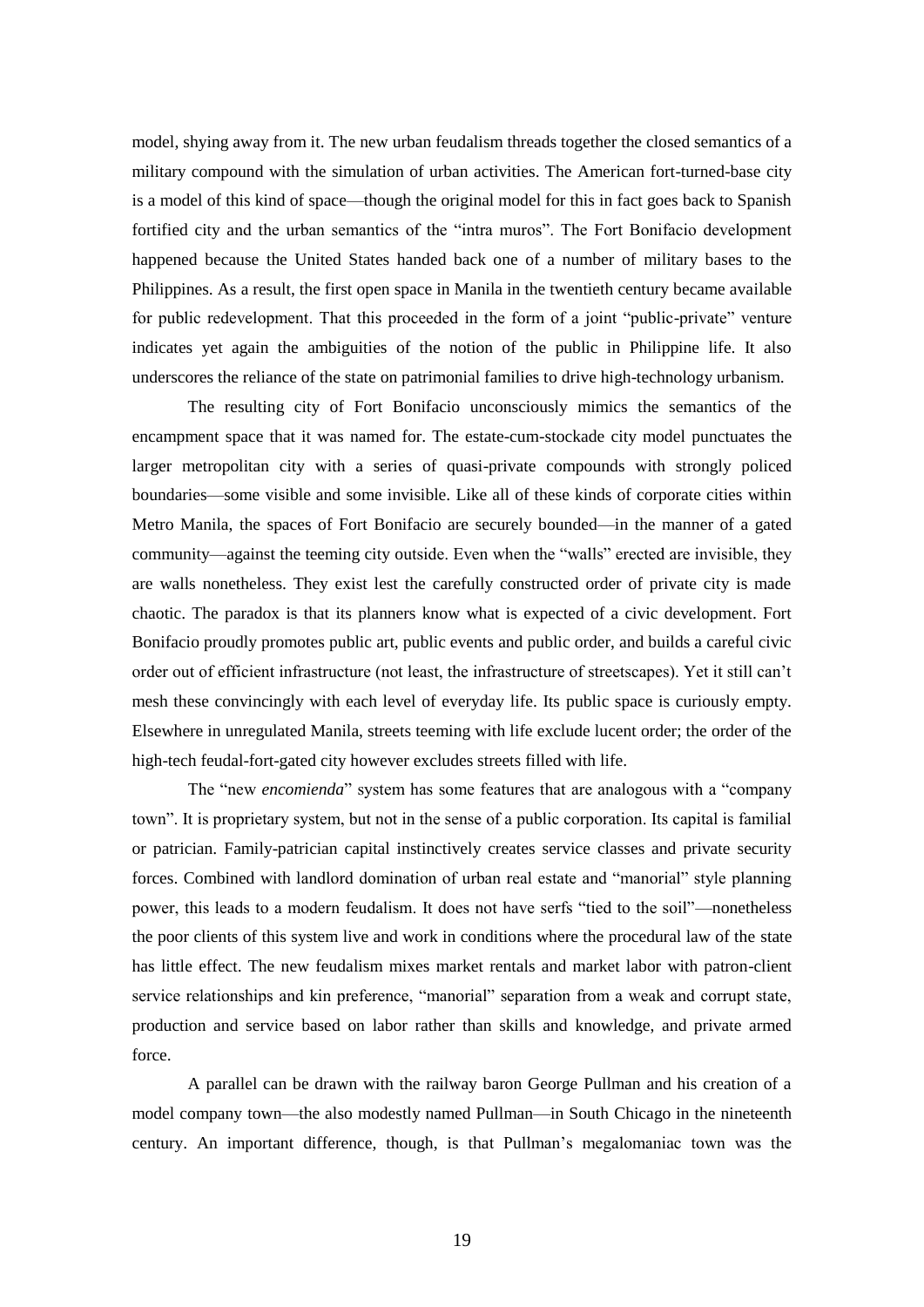exception, not the rule, in the Chicago city-region—and, in practice, it was atypical of American urbanism and indeed of American capitalism. Company towns typically appeared in America where the local economy still had a residual patrician character—from New England textile mill towns to Kentucky coal mining towns.<sup>53</sup> One study of these towns in the 1920s reported that they suffered some of the things that contemporary Manila suffers from. "The company townscape exhibited a uniform appearance. The absence of visual interest was the rule, a result from repeated building designs. The lack of trees and other landscaping did not mitigate that sterile appearance of rows of identical houses. Much of the infrastructure available in contemporary urban settings was missing: paved roads, water mains, sewer systems, and lights were generally non-existent."<sup>54</sup>

In the family-corporate city, the public sphere is turned into a private domain. In Manila's case, up-scale gated residences provide their own services, like rubbish collection, and of course the ubiquitous security guards-cum-gate keepers. Development companies maintain the gated commercial properties. The rest of the space, outside of the gated domains, languishes in a state of neglect. The urban poor colonize it. They impose on this space their own subaltern logic of turning public space into private residences and compounds. Their illegal erections are a kind of parody of the private family corporations. Government is a captive of both the private poor and private rich. The rich installed in their gated domains evade taxes, leaving government with no money for civic infrastructure. The poor in their "undocumented" encampments give government a crucial resource—votes, many of them bought. Votes are the coin of official legitimacy. The price of that legitimacy is that the poor be allowed to continue to live in public space (near railway tracks, under bridges, on river embankments, and so on). The poor provide the cheap labor to build the next round of "manorial" cities and enclaves. The poor then maintain, serve and secure these stockade cities, both their own DIY squatter cities and those of the rich. The paradox of insecurity for the rich is that they employ the very same minions who they most fear to protect them.

## **Urban Morphology: Searching for the Platonic City**

It might be argued that Manila's problems stem from its domination by private interests. But this is a world in which "the private" is a trump card. It is a trump card because of the high valuation of the "inside". Between the private development of the rich and the private development of the poor, there is little or no public realm left over. Because Manila is not a city of strangers who imagine and construct the public as the commons, the public is what is leftover after territory and space is appropriated and occupied. As the rapid population growth of the metropolis continues unrestrained there is little left over.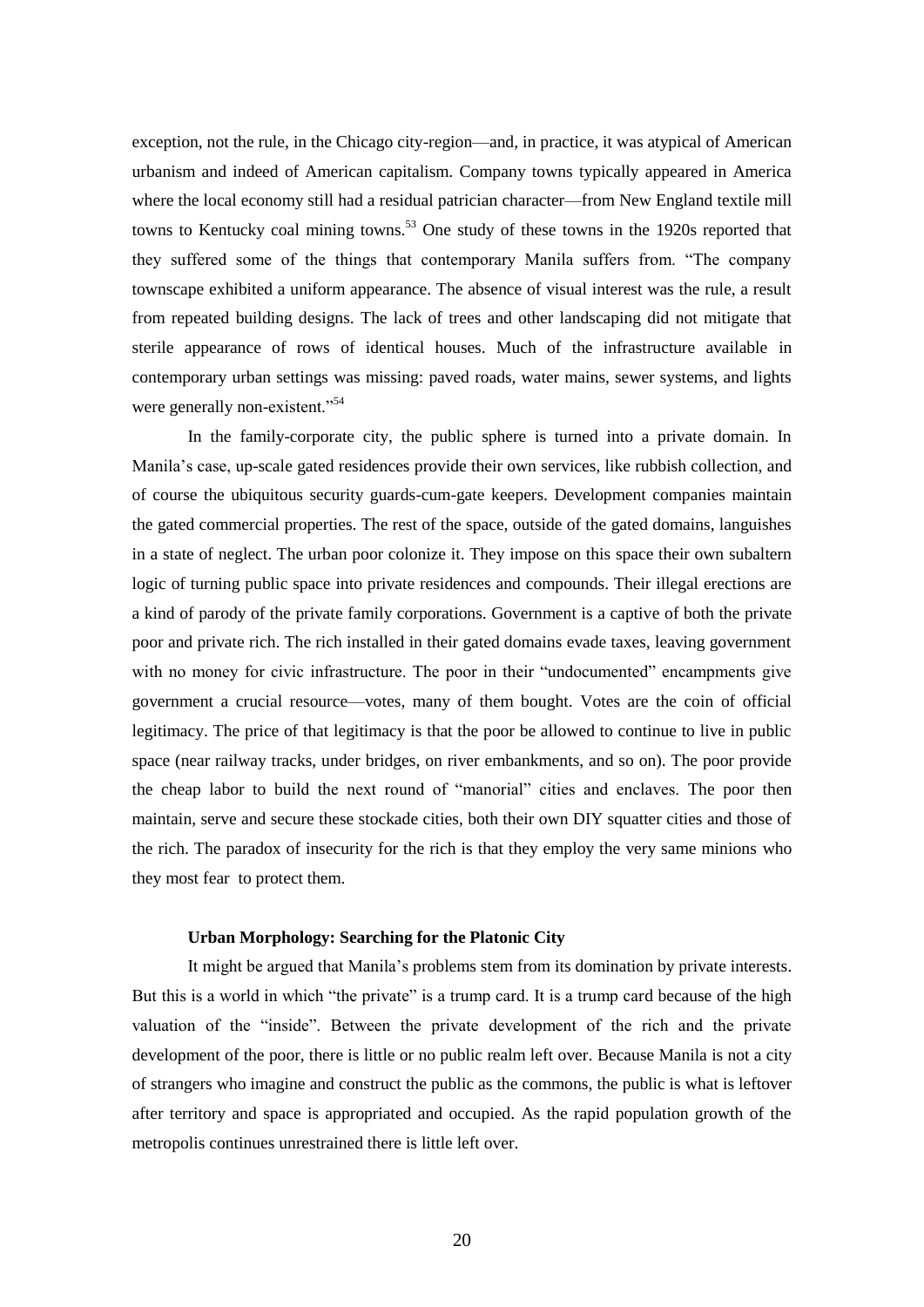It is interesting how "the outside" constantly figures as the *bête noire* in interpretations of the fate of Manila. Nationalists blame the urban blight of Manila on American bombing at the end of the Second World War. Without question, American bombing of the Japanese caused a holocaust of the city. Yet, while wartime bombing may have leveled Manila, the real cause of its continuing lop-sided development was the failure to construct out of the ashes a city with a public sphere and public infrastructure and order. After all, many of the great city renaissances in history—London and Chicago are cases in point—occurred after holocausts had laid them to waste.

The Americans contributed \$620 million in reconstruction aid after the war. But this triggered no concentrated mobilization of capital for civic renaissance. There was nothing like the drive of merchant capitalists who went to their New York and Boston bankers to finance the rebuilding of Chicago after the Great Fire in  $1871$ <sup>55</sup>. There was nothing like the concentrated effort of parliament, crown and merchant capital in Wren's London to rebuild the city after the Great Fire in 1666. Manila's holocaust meant simply that "the plan of the city", the "model" of the collective demiurge, fell into abeyance. Neo-patrimonial behaviors filled the vacuum thus created. There were traces left of Spanish "Baroque" and American "City Beautiful" urbanism beneath the clutter of Manila streets, but their form was constantly swamped by an overwhelming humanity that surged in from the countryside. And the public transport system was not reconstructed.

We clearly see the failures in nationalist projects like Quezon City, which was loosely modeled after the Baroque planning of the "city beautiful" urbanism together with elements of Modernism.<sup>56</sup> Like a lot of misconceived Baroque or Modern urban plans, its monumentality is false, and its public space is unattractive. It is "big"—it has big parks, a big roundabout, and a big national research university. To successfully do "big" on an urban scale requires thick, dense public textures. Quezon City planners did "big" as empty space, much of which the urban poor has inevitably colonized. Its failure was the lack of civic imagination—in particular the lack of understanding that big civics requires the complement of medium-scale and small-scale civics. Such space needs to scale. Quezon City did not scale. Scalability is a Platonic value.<sup>57</sup> It is a universal value. Nationalist urbanism instinctively rejected universalism. It treated the geometries of big, medium and small as a handmaiden to its romantic ideals. Such ideals, so often, turn into a wasteland.<sup>58</sup>

Much closer in spirit to the Platonic city, and yet curiously several steps removed from it, is Singapore. It has no romantic wastelands at all. It is prosperous, functional, decent, and efficient. Yet it suffers from an oddly un-Platonic condition: soul-less-ness. This can be overstated, especially when many Western romantics prefer the pornography of the wasteland to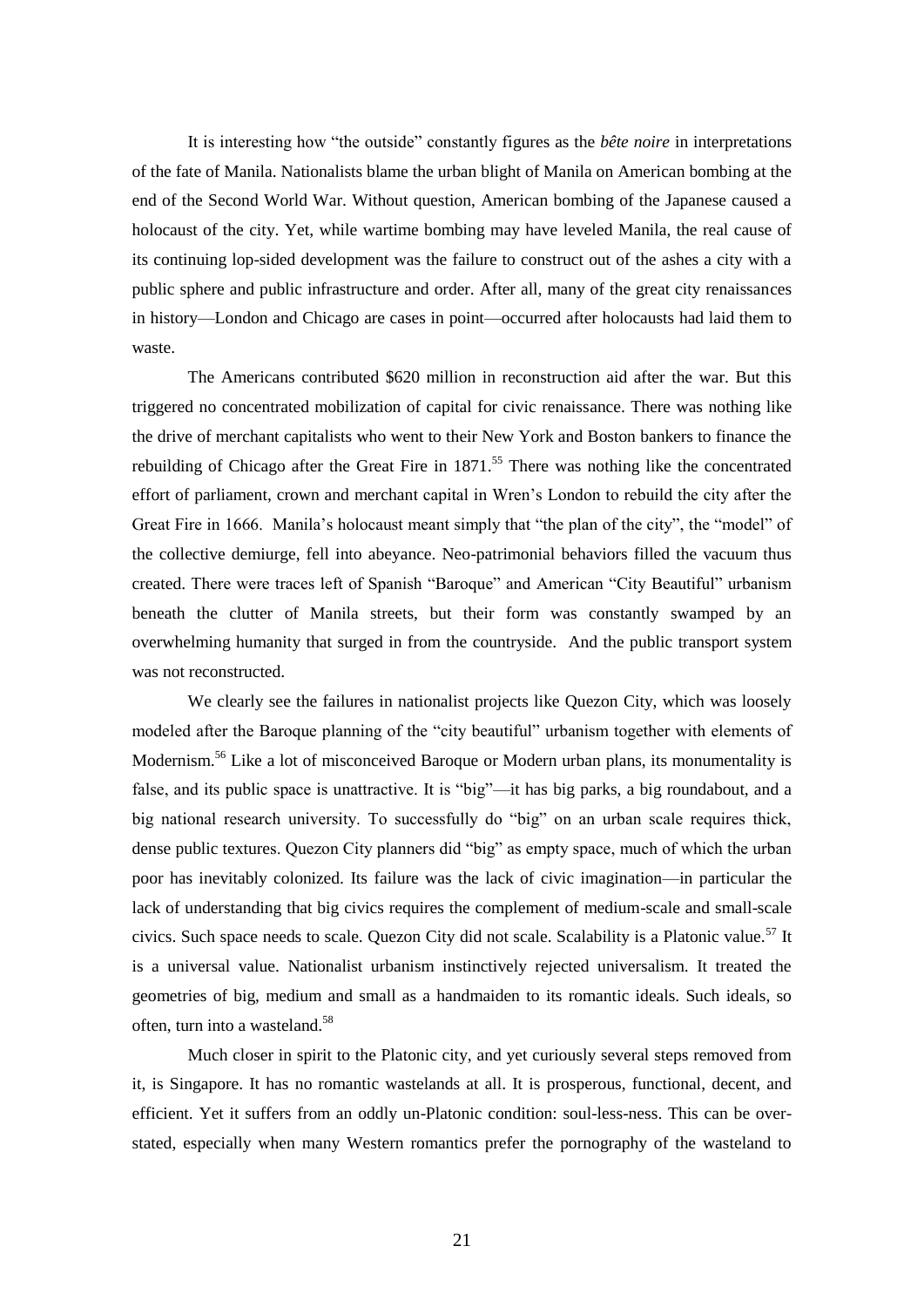decent living conditions. Yet, given the large Singaporean diaspora that quietly chooses to live abroad, it can hardly be said that the charge of soul-less-ness is completely off-target either. Even the energetic Singaporean guardian-officials admit that, after a half century of development in a utilitarian mode, Singapore found itself lacking a "creative dimension".<sup>59</sup> Its hygienic rationalism and its high-quality infrastructure provision on its own terms could not reverse this deficit. So the guardians of the city-state began to talk openly of their desire to turn Singapore into a "renaissance city".<sup>60</sup>

Think of Singapore's limits in these terms: there is no chaos on Singapore's streets. Chaos is planned out of the Sino-Fabian city. But imagination is also cramped. The problem of Singapore is not the absence of chaos but the confusion of administration and order, and more particularly the confusion of rules and beauty. A society can do what Singapore has done—it can imitate a stock standard civic order by applying rules. Singapore's planners very effectively deduced the rules of an International Style skyscraper city and applied them flawlessly in a tropical setting. The achievement was considerable. Yet rules do not make for beauty, but for clinical precision. Generating social prosperity through rules has a built-in ceiling.

Here, though, we need to be careful not to fall into the trap of post-modern stereotyping. The argument being advanced is not that rules create a disciplined order that is stifling, while "chaosmos" is the condition of inventiveness. Chaos is certainly not inventive. The cost of chaos is evident when we look at the case of Manila contrasted with Singapore. Singapore has successfully created a public order. The order is stiff and contrived, not to say at times punitive. But this achievement should not be underestimated either. Genuine public culture of any kind is historically rare. Most human activity—from the household to the state—is private, even where it is official. The historical act of differentiating between public and private is very difficult, and most societies blur the distinction in practice.

Manila is a prime example of a city in which the meanings of public and private have been rendered systematically ambiguous. This systemic ambiguity lends public and private life an uncanny edge. It is impossible to escape the sense that "something is not quite right" when all space becomes uncanny and has a pervading sense of being "close-to-chaos". It is not literally chaotic. No society or city can endure actual chaos for very long, and survive intact. Rather this space is "close-to-chaos" in the sense that its incipient public order always seems on the edge of dissolve. While this may sound attractive when described on paper, in everyday life it is most unattractive. There is no doubt a public domain that is "close-to-chaos" can produce energy—as in the "teeming life" tag that is invariably applied by visitors to old Asia-Pacific cities. But, because it has no container, this energy is also wearying for the denizens of "closeto-chaos" cities. The uncanny condition turns life into a vain struggle to secure what good order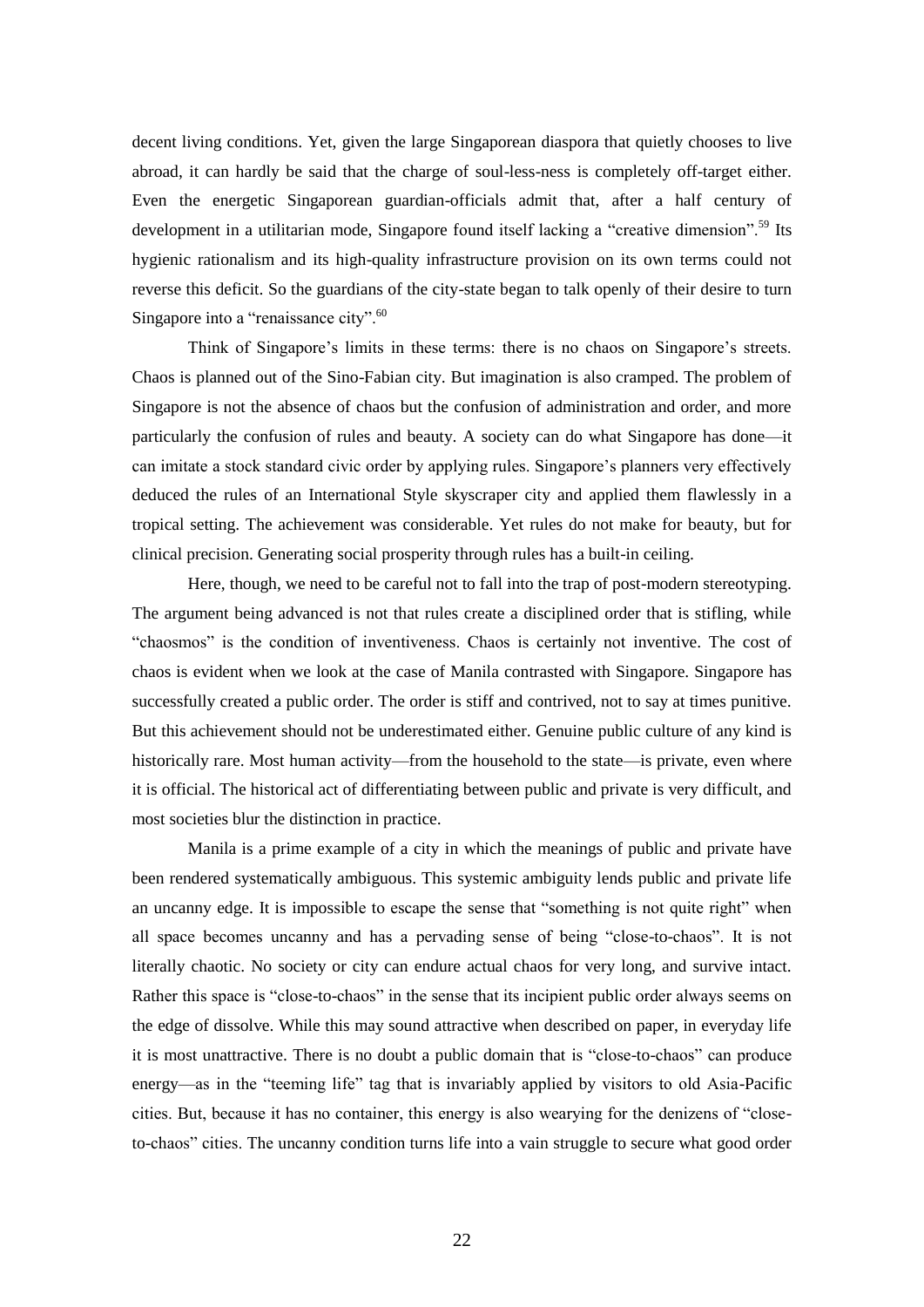produces: lucidity, clarity, and the satisfactions of pattern rationality. During the postmodern period, Western social science made a mistake in dismissing the virtue of lucidity as the work of an overzealous gardener who obsessively trims the social bush. But no inhabitant of Manila would ever tell you that the hours spent needlessly in traffic jams or searching for un-signposted streets is a good thing. The product of an ad-hoc city topology, in turn the tainted fruit of an ad hoc new feudalism, these inconveniences are wasteful of the energy they create. Chaos is the privilege of the over-endowed. For everyone else, well-structured public space is essential.

This is especially so in low-income societies and developing economies. This is desperately so in the world's most fragmented, privatized and un-public of cities—Manila.

Peter Murphy is Professor of Creative Arts and Social Aesthetics at James Cook University; **Trevor Hogan** teaches in Sociology at the School of Social Sciences, La Trobe University where he is Deputy Director of the *Thesis Eleven* Centre for Cultural Sociology and Director of the Philippines-Australia Studies Centre.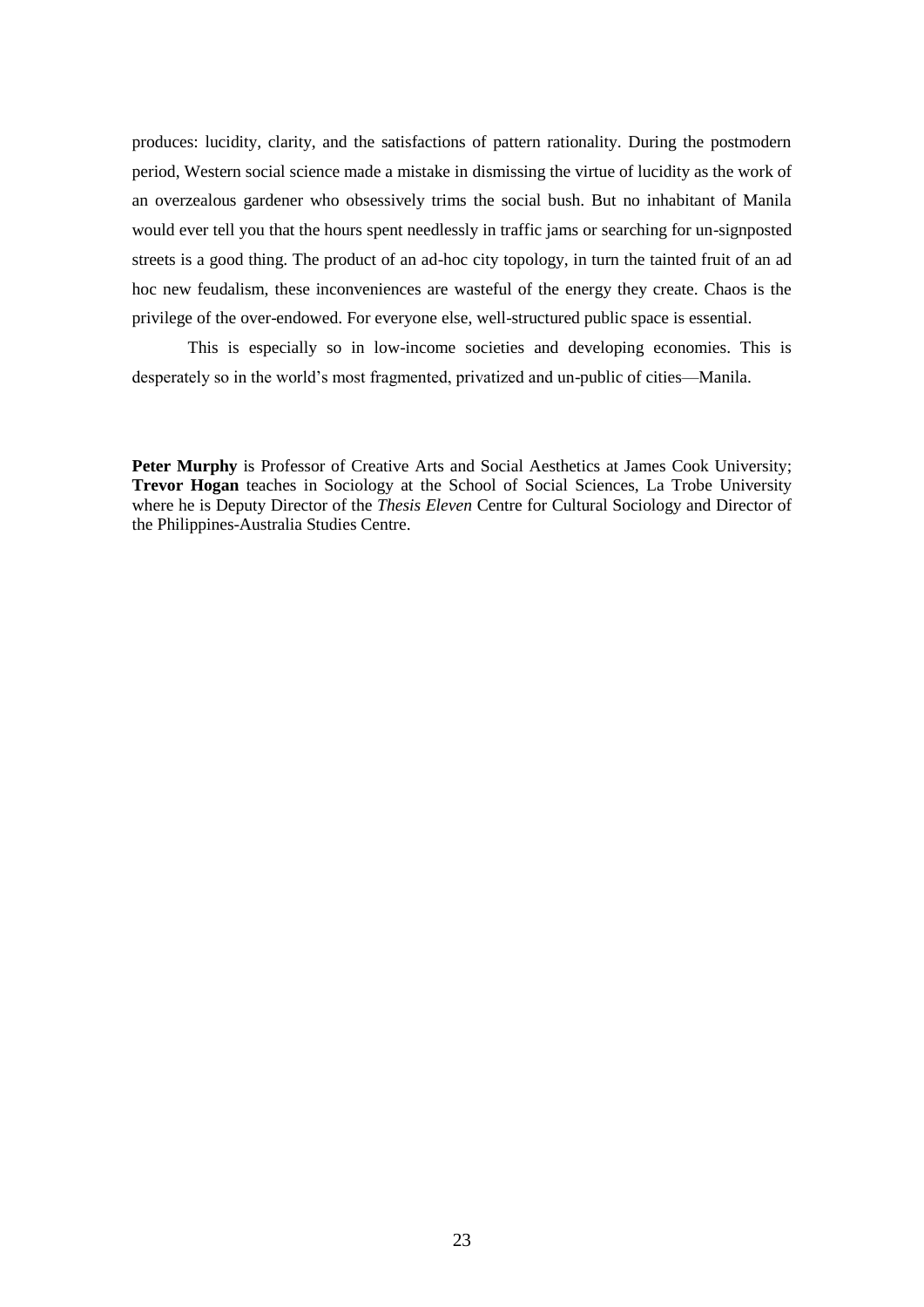#### **Notes**

 $\mathbf{1}$ <sup>1</sup> Metro Manila, a composite of 17 cities and municipalities, is one of the largest urban areas in the world. According to one estimate it is the 15<sup>th</sup> largest, with a populace of 14 million. Ahead of it are the following: Kolkata-Howrah (14.9 million), Cairo (15.2 million), Tehran-Karaj (15.3 million), Moscow (15.35 million), Jakarta (16.4 million), Los Angeles (16.4 million), Osaka-Kobe-Kyoto (16.57 million), Delhi (18.1 million), Mumbai (18.8 million), New York (27.7 million), Seoul-Incheon (22 million), Mexico City (22.1 million), Sao Paulo (22.7 million), Tokyo (33.7 million).

See Nation Master, "Largest Cities of the World Statistics". Accessed 22 November 2011: <http://www.nationmaster.com/encyclopedia/Largest-cities-of-the-world>

 $\frac{2}{3}$  Epifanio de los Santos Avenue.

<sup>3</sup> The best illustration of the over-inflated reputation of "education" in the scheme of things comes from the experiences of those great minds Newton and Nietzsche. Imagine European science or arts without their contribution? Now both of them in their whole teaching careers had a bare handful of students—and probably none of these students understood what they said. It is not clear at all that "education" in the modern sense of the word can produce the kind of middle class essential for great periods of cultural and commercial flowering.

One expression of this is the lack of any overviews of Manila public cultures (e.g., the live music scene) for consumption by locals–there are no weekly magazine websites. Most clubs come and go frequently, and do so outside the realm of publicity. This feeds cell-phone dependency and obsession. It renders knowledge of even routine cultural events curiously private or fraternal.

<sup>5</sup> The problems of the failure to rationalize are well summed up in a report on Japan written in 1915 by an Australian expert: "My impression as to your cheap labor was soon disillusioned when I saw your people at work. No doubt they are lowly paid, but the return is equally so; to see your men at work made me feel that you are a very satisfied easy-going race who reckon time is no object. When I spoke to some managers they informed me that it was impossible to change the habits of national heritage." On this see James Badford De Long, "The Protestant Ethic Revisited: A Twentieth Century Look". Accessed 22 November 2011: [http://www.j-bradford-delong.net/pdf\\_files/Protestant\\_Ethic.pdf](http://www.j-bradford-delong.net/pdf_files/Protestant_Ethic.pdf).

6 See the reflections of I.M. Pei, the great Chinese-American architect, on this theme, in Michael Cannell, *I.M. Pei: Mandarin of Modernism* (New York: Clarkson Potter, 1995).

7 Edgar Wickberg, *The Chinese in Philippine Life 1850-1896* (New Haven: Yale University Press, 1965).

<sup>8</sup> Teodoro A. Agoncillo, *A Short History of the Philippines* (New York: Mentor, 1969), chapters 2 and 3. See also Jose S. Arcilla, *An Introduction to Philippine History* 4<sup>th</sup> ed. (Manila: Ateneo De Manila University Press, 1999).

9 "The plan of Manila was similar to other cities established by the Spaniards in the New World… Streets were drawn in a straight line, and delimited in equal plots of land resembling a chessboard. Legaspi designed the city's principal plaza or square, reserving the front for the first parish church and future cathedral." Ramón Ma. Zaragoza, *Old Manila* (Singapore: Oxford University Press, 1990), p. 5.

<sup>10</sup> On the way this manifested itself in Iberian colonialism and also in turn-of-the-twentieth-century American big city civics, see Peter Murphy and David Roberts, *Dialectic of Romanticism* (London and New York: Continuum, 2004).

<sup>11</sup> Ramón Ma. Zaragoza, *Old Manila* (Singapore: Oxford University Press, 1990), p. 5.

<sup>12</sup> In 1834, the port of Manila was open to foreign traders. Between 1855 and 1877, six other ports through the archipelago became free trade centers.

<sup>13</sup> Spanish was more widely-know in the American era than in the Spanish era.

<sup>14</sup> On the different types of public realm, see Peter Murphy and David Roberts, *Dialectic of Romanticism: A Critique of Modernism* (London and New York: Continuum, 2004), Part Two.

<sup>15</sup> On American "nation building'', see Peter W. Stanley, *A Nation in the Making: The Philippines and the United States 1899-1921* (Cambridge, MA: Harvard University Press, 1974), especially chapter 4; also George E. Taylor, *The Philippines and the United States: Problems of Partnership* (New York: Praeger, 1964), chapter 3.<br><sup>16</sup>

<sup>16</sup> The Jones Act of 1916 instituted the principle of the "Filipinization" of Philippine government. Self-government (the Commonwealth era) arrived in 1935. During self-government, the Americans retained control of foreign policy and currency. The Japanese conquered the Philippines in 1942. After the Japanese were defeated, the Philippine state was granted full independence in 1946.

<sup>17</sup> Muslim uprisings against the Americans continued until 1915.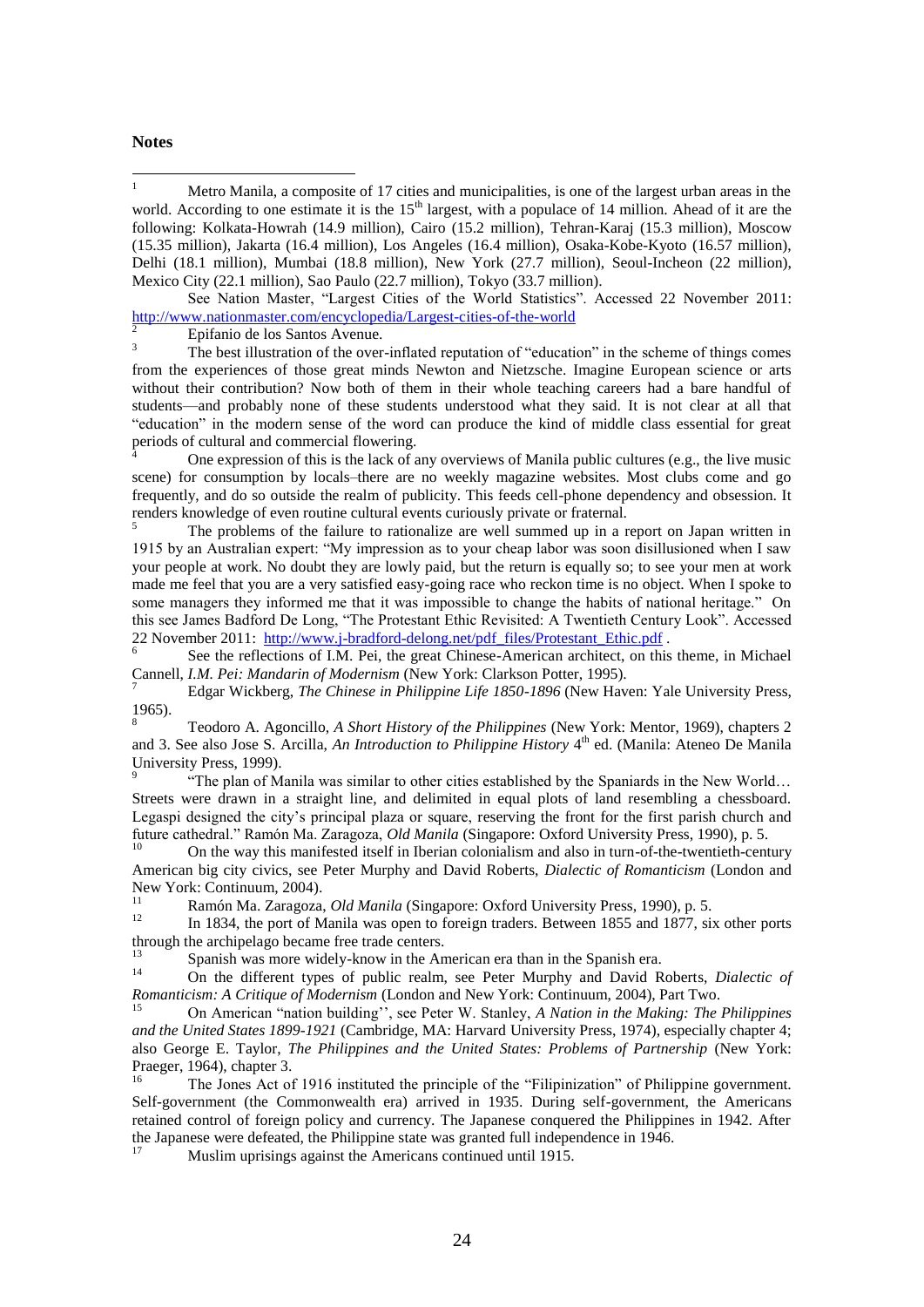18 <sup>18</sup> Angus Maddison, *Historical Statistics*, accessed 22 November 2011: <http://www.ggdc.net/maddison/>

Maddison was the author of *The World Economy: A Millennial Perspective* (Paris: OECD, 2001) and of *Monitoring the World Economy1820-1995* (Paris: OECD, 1995).

Elise S. Brezis (Department of Economics, Bar-Ilan University) reviewing The World Economy, observed: "Today Maddison is nearly the only source for historical macro data of the world, and only he could rise to the challenge of presenting data for the entire millennium, even if there are still holes. David Landes in his recent book (1998) wrote that Paul Bairoch and Angus Maddison are the collectors and calculators of the numbers of growth and productivity. Since Bairoch is not with us any more, Maddison now has a 'monopoly' on this field." (EH.NET, November 2001.)

Accessed 22 November 2011: [http://eh.net/book\\_reviews/world-economy-millennial-perspective](http://eh.net/book_reviews/world-economy-millennial-perspective) <sup>19</sup> If we exclude the tax shelter states from the rankings.<br><sup>20</sup> In 1870, the Philippines' CDP per conite was \$77

In 1870, the Philippines' GDP per capita was \$776 compared with Russia's \$943, Eastern Europe's \$937, and the Middle East's \$742. Angus Maddison, *Historical Statistics*, accessed 22 November 2011:<http://www.ggdc.net/maddison/>

In 1950, the Philippines' GDP per capita was \$1070 compared with Latin America's \$2056, Eastern Europe's \$2111, and the Middle East's \$712. Angus Maddison, *Historical Statistics*, accessed 22 November 2011:<http://www.ggdc.net/maddison/>.

<sup>22</sup> Angus Maddison, *Historical Statistics*, accessed 22 November 2011:  $\frac{\text{http://www.galo.net/maddison/}}{23}$ .

<sup>23</sup> The figures for Philippines:World GDP per capita are: 1820 (\$704:\$667), 1870 (\$776:\$875), 1913 (\$1053:\$1525), 1973 (\$1964:\$4091), 1984 (\$2188:\$4681). Angus Maddison, *Historical Statistics*, accessed 22 November 2011:<http://www.ggdc.net/maddison/><br><sup>24</sup> The Dayse Aldrich tagiff law of 1000 setablished the

<sup>24</sup> The Payne-Aldrich tariff law of 1909 established the bilateral free trade arrangement between the United States and the Philippines. Typical of such arrangements, it had exceptions (such as duties on sugar and tobacco imported into the United States). On the tariff law, see Garel A. Grunder and William E. Livezey, *The Philippines and the United States* (Norman: University of Oklahoma Press, 1951), chapter 6; George E. Taylor, *The Philippines and the United States: Problems of Partnership* (New York: Praeger, 1964), chapter 4.

<sup>25</sup> As Johann P. Arnason observes: "The traditional view of Tokugawa Japan as a closed and stagnant country, cut off from a changing world by a reactionary regime and returned to history under Western pressure, can no longer be taken seriously." [*Social Theory and Japanese Experience: The Dual Civilization* (London: Kegan Paul, 1997), p. 257.] What is crucial is the particular ways in which Japan was open to the world. Above all, interaction with the world occurred through knowledge acquisition. This remained a vital feature of Japan throughout its modernity. From the mid seventeenth century Japanese begun to show interest in Western science, including mathematics, surveying, ballistics, astronomy, geography, and medicine. This was systemized in eighteenth-century Dutch studies (*rangaku*). See Grant K. Goodman, *Japan and the Dutch 1600-1853* (Richmond: Curzon, 2000).

<sup>26</sup> One of the classic devices to achieve this end was laws restricting ownership of residential property by foreigners.

<sup>27</sup> Usha Mahajani, *Philippine Nationalism: External Challenge and Filipino Response 1565-1946* (Brisbane: University of Queensland Press, 1971), pp. 316-319.

<sup>28</sup> Usha Mahajani, *Philippine Nationalism: External Challenge and Filipino Response 1565-1946* (Brisbane: University of Queensland Press, 1971), pp. 302-313.

<sup>29</sup> By the year 2000 it was equal to 18% of the Philippine Gross National Product almost equal to the traditional mainstay of agriculture that contributed 20% to GNP. The overseas worker economy began after the Second World War but it really took off in the mid-1980s. Semi-skilled and skilled Filipino workers began to be employed in large numbers in the Middle East, Asia, and Western Europe. By the end of twentieth century, ten percent of Filipinos lived and worked abroad. There were 700,000 annual departures. Two million lived in the United States and 1.5 million in the Middle East. There were also large numbers in Japan, Hong Kong, and Taiwan. The Philippines was a much larger supplier of overseas contract workers than Pakistan, India, or China. The "Overseas Contract Workers" (OCW) included amongst their numbers doctors, nurses, engineers, construction workers, domestics, drivers, and dancers. The overseas Filipinos tend to be educated, literate English speakers. Like other diasporas, they are very good at assimilating into host societies. As contract workers, the semi-skilled do not necessarily have strong bargaining positions, and are not immune to abuse. Family separation and social isolation of contract workers is commonplace. Expiry of contracts, and a return to poorer incomes and jobs in the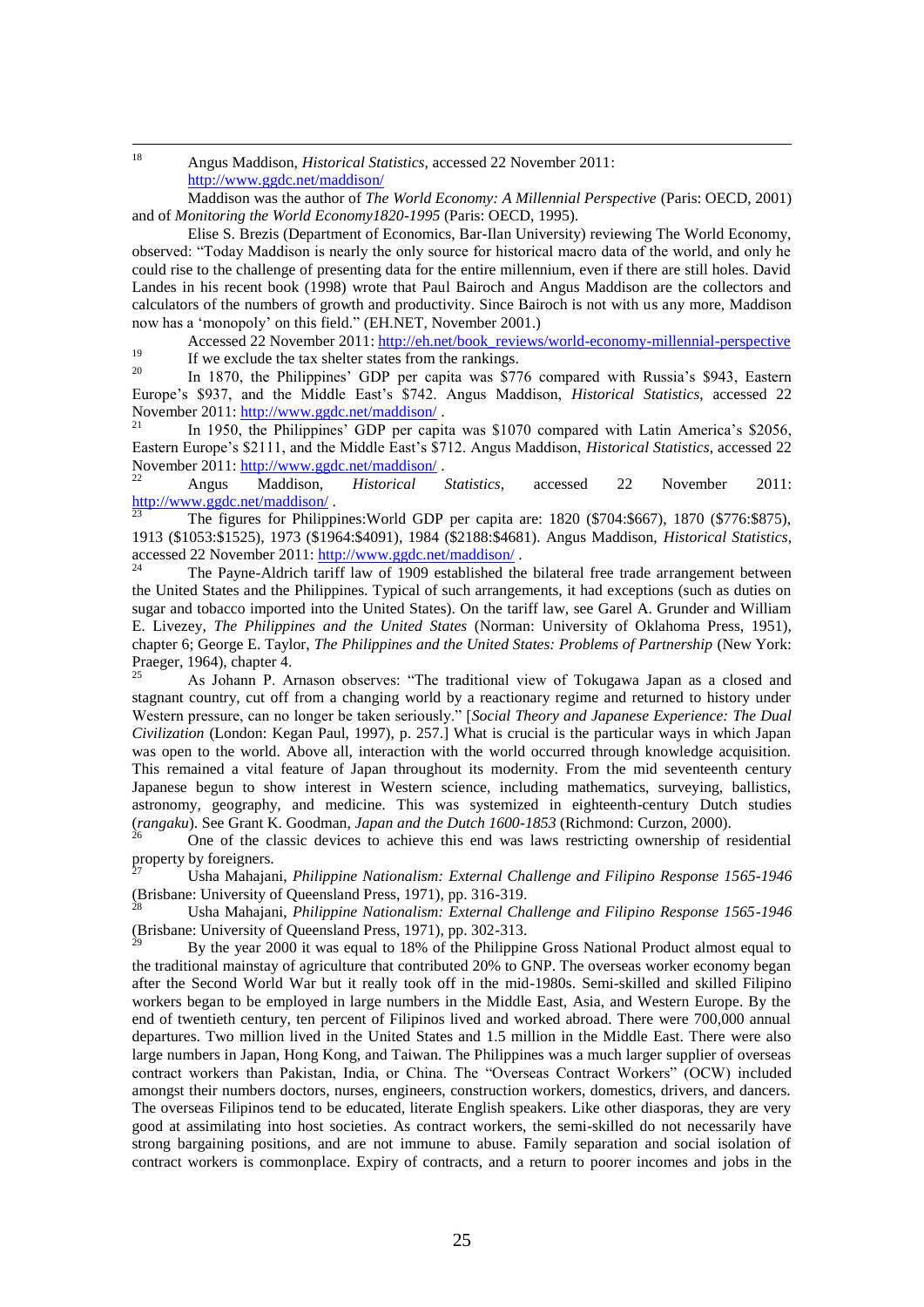Philippines, can be difficult. At the same time, for all its faults, the system converts education into employment rather than ideology.

-

In February 2003, the Philippine Congress passed a bill allowing many of the country's 7.4 million overseas workers spread across 181 countries to vote in presidential elections. A pattern may emerge much like the generations of border-hopping Mexicans in the United States who rose from hard labor to economic success, and now constitute a powerful lobby for civic reform in the northern provinces of Mexico—bargaining their wealth for procedural reform.

<sup>30</sup> Peter Murphy and David Roberts, *Dialectic of Romanticism: A Critique of Modernism* (London and New York: Continuum, 2004), chapter 15; "Architectonics" in Peter Murphy and Johann Arnason (eds) *Agon, Logos, Polis* (Stuttgart: Franz Steiner Verlag, 2001), pp 207-232.

<sup>31</sup> Singapore's founder-statesman, Lee Kuan Yew recognized the distinctive and common features of settler societies. In 1965, he observed the similarities between Australia, New Zealand and Singapore "in so far as they are all new communities built by migrants from nothing". They had cultures that were tough and enterprising. Typical of Lee, he couched the settler thesis in terms of eugenics—pretty much saying that there were genetically tougher and softer migrants. See Michael D. Barr, "Lee Kuan Yew: Race, Culture and Genes", *Journal of Contemporary Asia* 29: 2 (1999). Accessed 22 November, 2011: [http://www.researchgate.net/publication/51700299\\_Lee\\_Kuan\\_Yew\\_race\\_culture\\_and\\_genes](http://www.researchgate.net/publication/51700299_Lee_Kuan_Yew_race_culture_and_genes)

<sup>32</sup> Religion was as powerful a motive for American interest in the Pacific as was trade. American missionaries were very active in the Pacific from a very early date. See Richard W. Van Alsytne, *The Rising American Empire* (New York: Norton1974 [1960], chapter 6. The first American missionaries arrived in Hawaii in 1820 and in China in 1829. Indeed it is very difficult to separate out American movement across space from religious belief. This compound had its roots in Europe, or rather in the breakout from Europe in the early modern period. As Carey James observed of the great European age of exploration and discovery: "…a major motive behind this movement in space, particularly as evidenced by the Dutch Reformed Church in South Africa or the Puritans in New England, was religious. The desire to escape the boundaries of Europe, to create a new life, to found new communities, to carve a New Jerusalem out of the woods of Massachusetts, were primary motives behind the unprecedented movement of white European civilization over the entire globe. The vast and, for the first time, democratic migration in space was above all an attempt to trade an old world for a new and represented the profound belief that movement in space could be in itself a redemptive act. It is a belief Americans have never quite escaped." [*Communication As Culture* (London: Routledge, 1998), p. 16.] For further on the American belief in movement in space as redemptive, see Peter Murphy, *Civic Justice* (Amherst, NY: Humanity Books, 2001), chapter 10.

In the particular case of the Philippines, religious mission took on a secondary characteristic. The Philippines was already a Christian society. The American decision to rule the Philippines was motivated by a significant element of WASP-ish (White Anglo Saxon Protestant) disdain for the "stagnation" of the Latin world. This had colored American foreign policy in Central America. Likewise a mix of race, religion, and Anglo-centrism played a role in American self-understandings of their rule in the Philippines. It should be noted, though, that the Protestant American ascendancy of the time never saw this rule as anything but a short-term expedient to redress the historic inadequacies of a Catholic nation. The convergence of ideas of race, Anglophone civilization, and U.S. Protestantism are discussed in Anders Stephanson, *Manifest Destiny: American Expansion and the Empire of Right* (New York: Hill and Wang, 1995), pp. 79-80.

"In 1903, there were 2777 Americans as against 2697 Filipinos in the regular government; in 1921…the numbers were 614 and 13240, respectively." T. Agoncillo, *A Short History of the Philippines* (New York: Mentor, 1969), p. 169, 207.

<sup>34</sup> Peter Murphy, *Civic Justice* (Amherst, NY: Humanity Books, 2001), pp. 299-302.

<sup>35</sup> Daniel Burnham contributed to city plans for Washington, D.C., Cleveland, San Francisco, and Manila. His most famous plan, the Plan for Chicago, was executed during 1903-1909.

<sup>36</sup> The Ermita district in Manila City is where the Philippine Supreme Court and the U.S. Embassy is located, along with nightclubs, universities, and hospitals. Malate and Ermita are popular with tourists.

<sup>37</sup> For a city its size, Metro Manila has few parks. The handful includes Rizal Park, Manila Zoo, Paco Park, Adriatico Circle, and Malate Park.

<sup>38</sup> On the civic rhythms of "in and out", see Peter Murphy, "Marine Reason", *Thesis Eleven* 67 (London: Sage, 2001), pp. 11-38.

<sup>39</sup> And let us not forget that over 80% of all daily traffic in the mega-cities of South East Asia is pedestrian traffic – source: Sustran… check with Paul Barter!)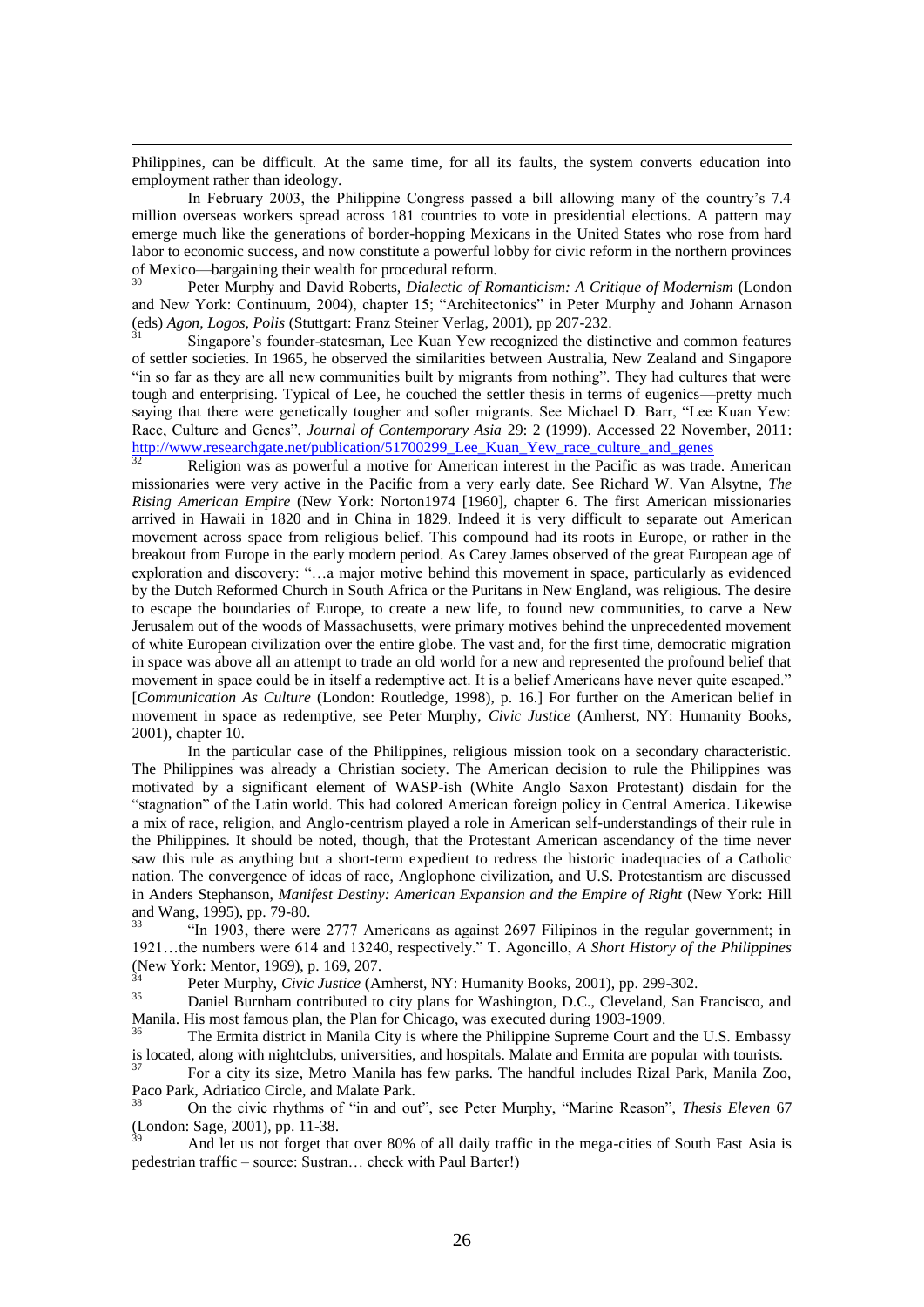40 <sup>40</sup> "Before 1900, malaria, dysentery, smallpox, tuberculosis, and especially cholera had decimated the population and caused untold miseries to the masses. This was so because while the Spanish colonial government introduced vaccination and created offices charged with guarding the health of the people, the good intention… was never implemented, or at best only desultorily so, owing to bureaucratic inefficiency, stupidity, or incompetence and indolence. Public and private hygiene and sanitation were unsatisfactory, resulting in high mortality rates. When the Americans came, however, they immediately set the government agencies in motion to minimize, if not arrest completely, the spread of various diseases and to improve the health of the people through proper diet. Epidemics that used to migrate freely to the Philippines were either prevented or minimized by the establishment of the quarantine service which was supervised by competent American physicians and public health officers. It was a difficult undertaking as the Americans found out, for their invincible enemies… were not so much diseases as the apathy, ignorance, and superstitions of the people… Trained field men were sent to the provinces to explain the virtues of modern hygiene and sanitation, while the public schools included in their curricula a course on hygiene and sanitation to give the school children an elementary knowledge of how cleanliness could be next to Godliness. This effort at improving the health of the people paid off: in 1898 the death rate per 1,000 persons was 30.5 percent, but in 1907 it plunged to 21.9 percent. Except in 1917-1918 when cholera and smallpox epidemics broke out, the mortality rate per 1,000 persons progressively diminished in succeeding years." T. Agoncillo, *A Short History of the Philippines* (New York: Mentor, 1969), p. 207.

<sup>41</sup> One the best accounts of this period remains Richard Hofstader, *The Age of Reform* (New York, Vintage, 1955). On the broader political context and consequences of this urban revolution, and the "third American political revolution" that it created, see Peter Murphy, "Portal Empire: Plastic Power and Thalassic Imagination", *New Zealand Sociology* 19 (Wellington: Massey University, 2004), pp. 4-27.

<sup>42</sup> See for instance his summa, Lewis Mumford, *The City in Hist*ory (Penguin, Harmondsworth, 1966 [1961]). The use of hygiene as a criterion of judgment is well instanced in Mumford's treatment of the Romans, who he did not like. The failing of the Romans is summed in what Mumford took to be their failure to get sewage disposal right. "The most elementary precautions against disease were lacking in the disposal of the great mass of refuse and garbage that accumulates in a big city… If the disposal of faecal matter in carts ands in open trenches was a hygienic misdemeanor, what shall one say of the disposal other forms of offal and ordure in open pits? Not least, the indiscriminate dumping of human corpses into such noisome holes, scattered on the outskirts of the city, forming as it were a cordon *malsanitaire*." (p. 252) And so he goes on in this muckraking style as if he were Upton Sinclair berating the owners of Chicago meatpacking plants on behalf of Progressive middle class opinion.

<sup>43</sup> The HIV/AIDS adult prevalence rate in 2011 was 0.1%, one of the lowest in the world. Compare this with South Africa, which had an HIV/AIDS adult prevalence rate of 20%. On other comparative public health performance indicators, the Philippines typically ranks in the middle range of world countries or better. See Nation Master, "Country/ Republic of the Philippines/ Health Statistics". Accessed 22 November 2011: <http://www.nationmaster.com/country/rp/Health>

<sup>44</sup> In his memoirs, Lord Listowel, British Minister of State for the Colonies, 1948-1950, remarks: "The Fabian Society had taken a special interest in the Colonies thanks to the knowledge and enthusiasm of two of its members, Rita Hinden and Marjorie Nicholson. They not only provided expert advice to members of both Houses of Parliament, but befriended many young colonials, mainly students, while visiting London for the first time. Many of the young men and women they assisted, such as Tom Mboya from Kenya, Lee Kuan Yew from Singapore and Kwame Nkrumah from Ghana, were to become leaders of the National movements in their own countries. The Fabian Colonial Bureau, which was founded in 1940, did a useful service in making these young people aware that they had many friends in this country who supported their demand for more rapid progress towards independence." (Accessed March 20, 2004: <http://redrice.com/listowel/CHAP11.html> ).

<sup>45</sup> D.L. Miller, *City of the Century: The Epic of Chicago and the Making of America* (New York: Simon and Schuster, 1997).

<sup>46</sup> The word "Makati" derives from the Tagalog word kati, which means tide, and refers to the tide of the Pasig River that flows through Manila into the Bay.

<sup>47</sup> This is the equivalent of the late twentieth-century New York City property developer Donald Trump taking a whole area of Manhattan Island—let's say the East Village—turning it into a new Wall Street, and then renaming it Trump City. Even Trump's engorged ego was not capable of this.

 $^{48}$  They called themselves the Metro Pacific Group.

They even blocked Makati becoming an official city until 1995.